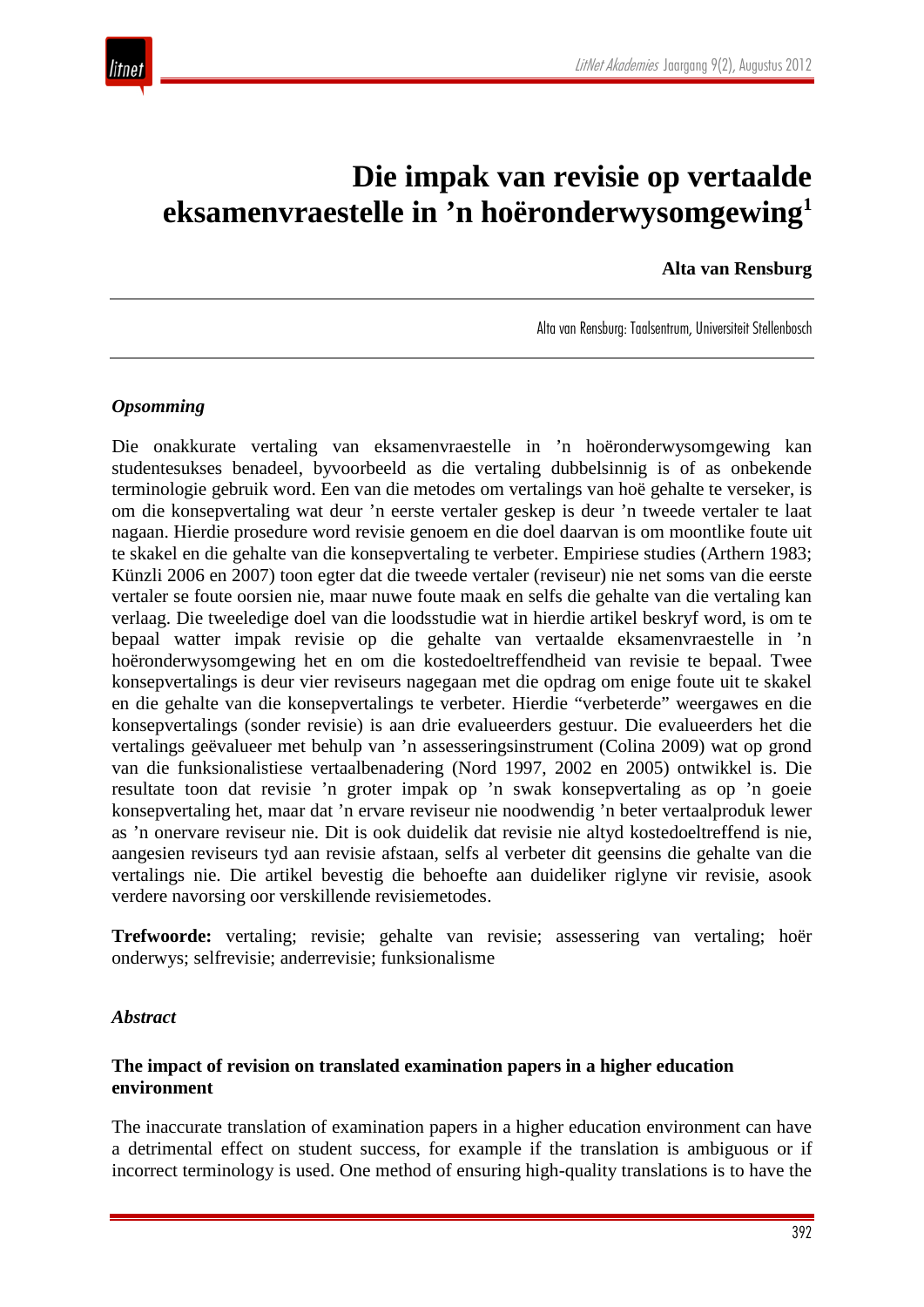draft translation created by a first translator checked by a second translator. This process is known as revision and its aim is to eliminate possible errors and to improve the quality of the draft translation.

Revision has become more prominent since being mentioned pertinently as one of the quality assurance methods in two overseas quality standards that are aimed specifically at translation services. These are the German *DIN 2345 on translation contracts,* which was introduced in 1998 (Chesterman and Wagner 2002:84) and the European *EN 15038 Translation services – Service requirements* (Biel 2011:62) which replaced it in 2006*.* Both quality standards mention a number of steps that can be taken to ensure the quality of the translation product. While *DIN 2345* emphasises the importance of revision (IAMLADP 2004:2), *EN 15038* goes one step further by establishing this procedure as an obligation. The latter quality standard is currently being implemented in about 30 countries, including Belgium, France, Germany, the Netherlands and the United Kingdom (CEN 2009).

Although there is no similar quality standard in South Africa that prescribes that revision should be done, translation offices at higher education institutions have their own quality assurance procedures, which could include revision. Higher education institutions that make use of revision in their translation offices include the University of South Africa and Stellenbosch University. However, little research has been done on revision, particularly in South Africa.

A few of the rather limited number of empirical studies on the quality of revision (Arthern 1983; Künzli 2006 and 2007) show that the second translator (reviser) sometimes not only misses some of the first translator's errors, but introduces new errors and may even reduce the quality of the translation. The translation office at Stellenbosch University spends resources on revision, but the problem is that there is uncertainty about the impact that revision has on the quality of the translated documents and whether the procedure is costeffective.

The aim of the pilot study described in this article was twofold: (i) to determine the impact of the work done by various revisers on the quality of the draft translation and (ii) to compare the impact of the revision on the translation product with the time spent on revision in order to determine the cost-effectiveness of the procedure.

This pilot study was based on a general principle that applies in the translation office, namely that a more difficult translation (e.g. one with more subject-specific terms) is given to an experienced translator, while an easier translation (e.g. with fewer subject-specific terms) is given to a less experienced translator. The study was therefore executed in two phases with a view to comparing the quality of revision in each phase with the other.

In phase 1 an examination paper in the social sciences was translated by a translation student with no formal qualification or full-time experience in translation. In phase 2 an examination paper in engineering was translated by an experienced translator with a BPhil in translation studies and 13 years' experience as a freelance translator. Both source texts were about 600 words long and were translated from English into Afrikaans.

The methodology for both phase 1 and phase 2 was as follows: The draft translation was revised by four revisers who were told to correct all errors and to improve the quality of the draft translation. All changes were indicated using the track changes function in MSWord. The three evaluators were sent a version in which all the changes had been accepted as well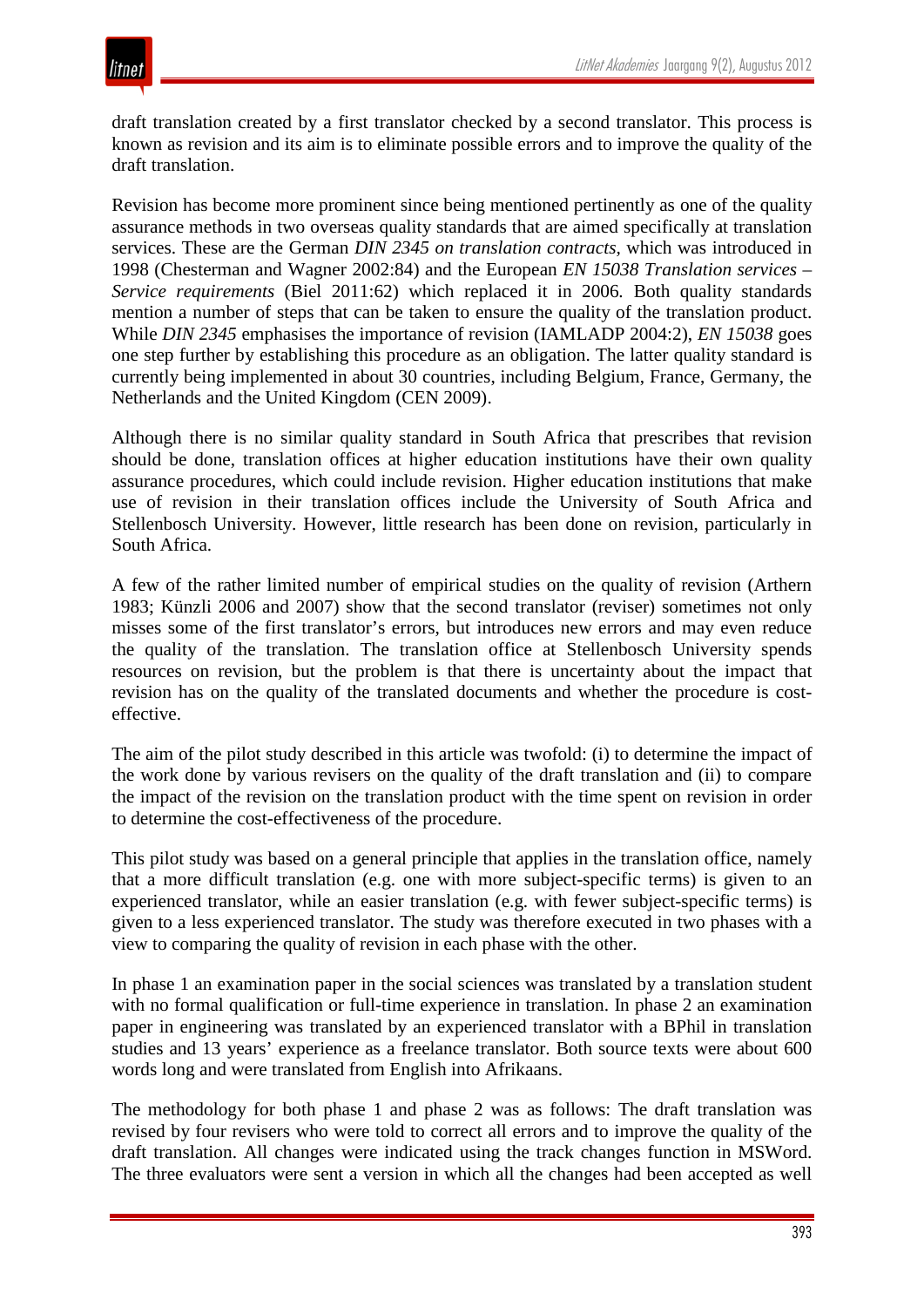as the unrevised draft translation. In each phase the evaluators therefore received five documents without tracked changes: the unrevised draft translation and one revised translation from each of the four revisers. The request to the evaluators was that they should evaluate these five translations with the aid of an assessment instrument provided by the researcher. The revisers and the evaluators had access to the respective source texts.

The assessment instrument was developed by Sonia Colina (2008 and 2009) on the basis of the functionalist approach to translation, which is also utilised in the translation office. In terms of this approach it is important that the client provides the translator (and reviser) with a translation brief that provides details about, for example, the target readers and the function of the translation (cf. Nord 1997, 2002 and 2005). The details in the translation brief furthermore serve as criteria in terms of which the translation is evaluated.

The text as a whole was evaluated, with a focus on the following four aspects of quality: (i) target language use; (ii) functional and textual equivalence; (iii) the transfer of nonspecialised content; and (iv) specialised content and terminology. The focus on the textual level instead of the lexical level is also reflected in the way in which marks were allocated. No marks were subtracted for errors; instead, descriptive statements were used. In each category the evaluator selected the statement that best described the text.

The descriptions from which the evaluators could choose to evaluate the translation were each linked to a numerical value. With this value and the weighting allocated to that section, a mark out of 100 could be calculated, indicating the quality of the translation product. Consequently there were three marks (each out of 100) for the draft translation (unrevised) and for the four translations as changed by each reviser. The sum of these three marks was divided by three to give an average mark out of 100 for each text, providing an indication of the quality of the translation according to all three evaluators.

The results showed that revision has much less of an impact on a translation by an experienced translator (phase 2) than on a translation by a translation student (phase 1), and that the question could be asked whether it is necessary to have a translation revised by an experienced translator. The results also show that the quality of revision does not necessarily increase as experience in revision increases, since the reviser with no revision experience produced the second best work, in contrast to the reviser with four years' experience, who had the least impact on the quality of the translation product in both phases. Many other variables (such as fatigue and motivation) also play a role, however, and therefore the possible relationship between revision experience and the quality of revision should be tested in further empirical studies.

In order to determine the cost-effectiveness of revision, the impact of revision was compared with the time that each reviser spent on the task. Although the average time spent on revision in phase 1 was less than in phase 2, the impact of revision on the draft translation in phase 1 was greater than that in phase 2. One reason for this could be the poorer quality of the translation student's translation. Since the draft translation by the translation student contained more errors than that done by the experienced translator, the revisers could make more changes to improve the quality of the translation student's translation. A further possible reason is that the engineering paper in phase 2 contained more subject-specific terminology than the social sciences paper in phase 1, and that the revisers therefore spent more time researching terminology. The revisers did not know who had translated the documents. Had they had this information, they might have spent less time on the terminology in the engineering paper, since the translation had been done by one of the best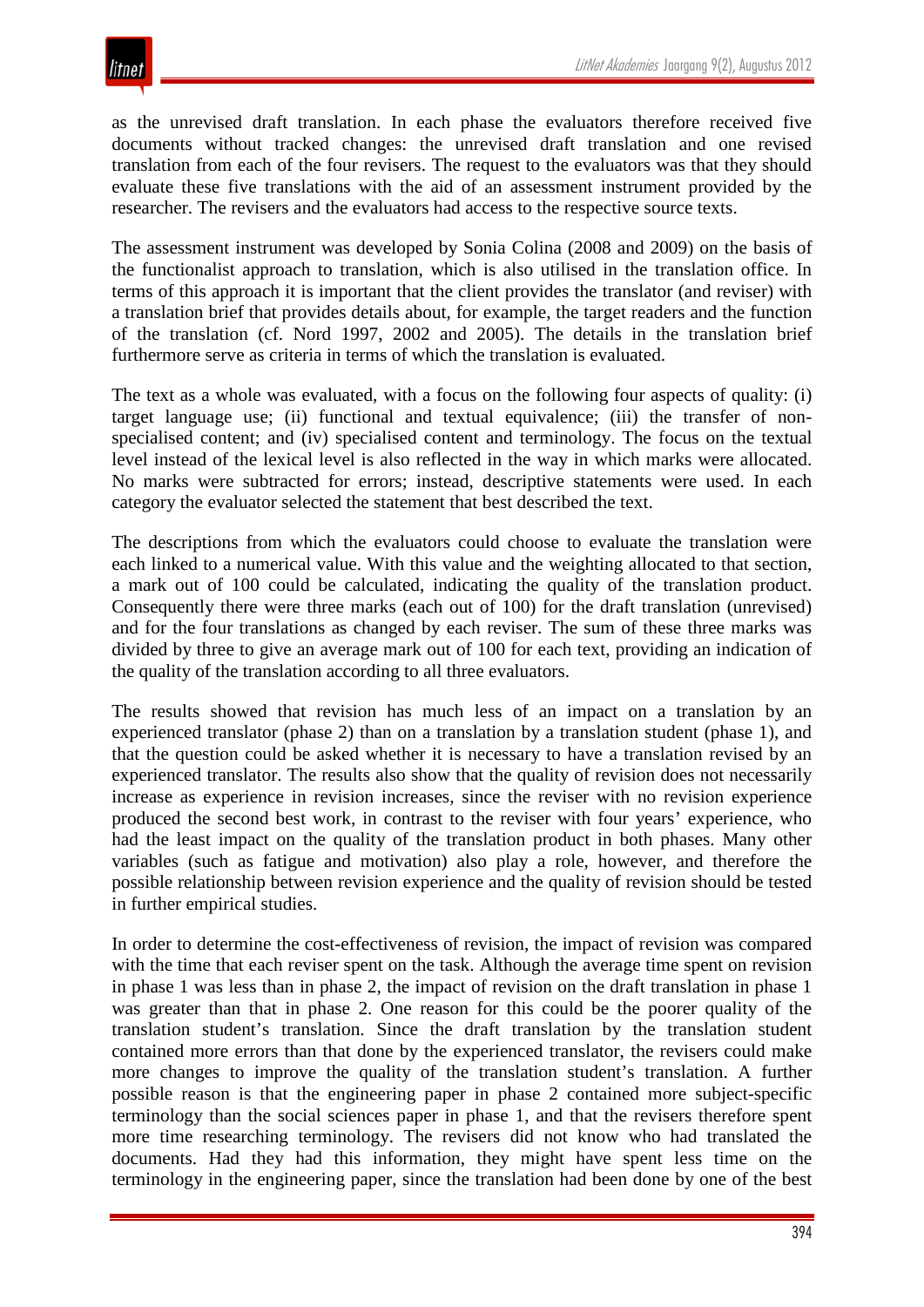translators connected with the translation office. An application of this in translation practice is that it is important that the translator includes comments, particularly in relation to terminology (for example, specifying which source he/she used), so that the reviser does not need to research the terms again.

This pilot study focused on the assessment of the translation product at the textual level. An analysis of the changes that the revisers made and the errors that they missed can be done to examine specific problems that revisers experience in order to refine the guidelines for revision. The results of this and previous empirical studies furthermore show that revision, even by someone with many years of revision experience, does not necessarily have a satisfactory impact on the quality of the translation product and that translation practice would benefit from research on how to use revision with greater success.

**Keywords:** translation; revision; quality of revision; translation assessment; higher education; self-revision; other-revision; functionalism

### **1. Inleiding**

Die onakkurate vertaling van eksamenvraestelle in 'n hoëronderwysomgewing kan studentesukses benadeel, byvoorbeeld as die vertaling dubbelsinnig is of as onbekende terminologie gebruik word. Een van die metodes om vertalings van hoë gehalte te verseker, is om die konsepvertaling wat deur 'n eerste vertaler geskep is deur 'n tweede vertaler te laat nagaan. Die doel is om moontlike foute uit te skakel en die gehalte van die konsepvertaling te verbeter voordat die finale vertaalproduk aan die kliënt gestuur word. Aangesien daar in sowel vertaalkunde as die vertaalpraktyk verskillende terme vir hierdie prosedure gebruik word, bevat afdeling 2.1 'n kort uiteensetting van etlike terme. Vir die doel van hierdie artikel word die term *revisie* gebruik.<sup>2</sup>

*Revisie* is 'n term vir 'n algemene beginsel wat reeds jare lank in die vertaalpraktyk geld, naamlik "vier oë is beter as twee". Chesterman en Wagner (2002:86) verwoord dit as "never translate alone" en voeg by dat selfs vryskutvertalers mekaar se vertalings kan nagaan voor dit aan die kliënt gestuur word. Revisie het meer prominent geword nadat dit pertinent as een van die gehalteversekeringsmetodes genoem is in twee oorsese kwaliteitstandaarde wat spesifiek op vertaaldienste gerig is. Dit is die Duitse *DIN 2345 on translation contracts,* wat in 1998 ingestel (Chesterman en Wagner 2002:84) en in 2006 vervang is deur die Europese *EN 15038 Translation services – Service requirements* (Biel 2011:62)*.* Albei kwaliteitstandaarde noem verskeie stappe wat gevolg kan word ten einde die gehalte van die vertaalproduk te verseker. Terwyl *DIN 2345* die belangrikheid van revisie beklemtoon (IAMLADP 2004:2), gaan *EN 15038* een stap verder deur hierdie prosedure as 'n verpligting te stel: "The Translation Service Provider shall ensure that the translation is revised" (CEN 2006:11). Laasgenoemde kwaliteitstandaard word tans in ongeveer 30 lande toegepas, onder andere in België, Frankryk, Duitsland, Nederland, Spanje en die Verenigde Koninkryk (CEN 2009).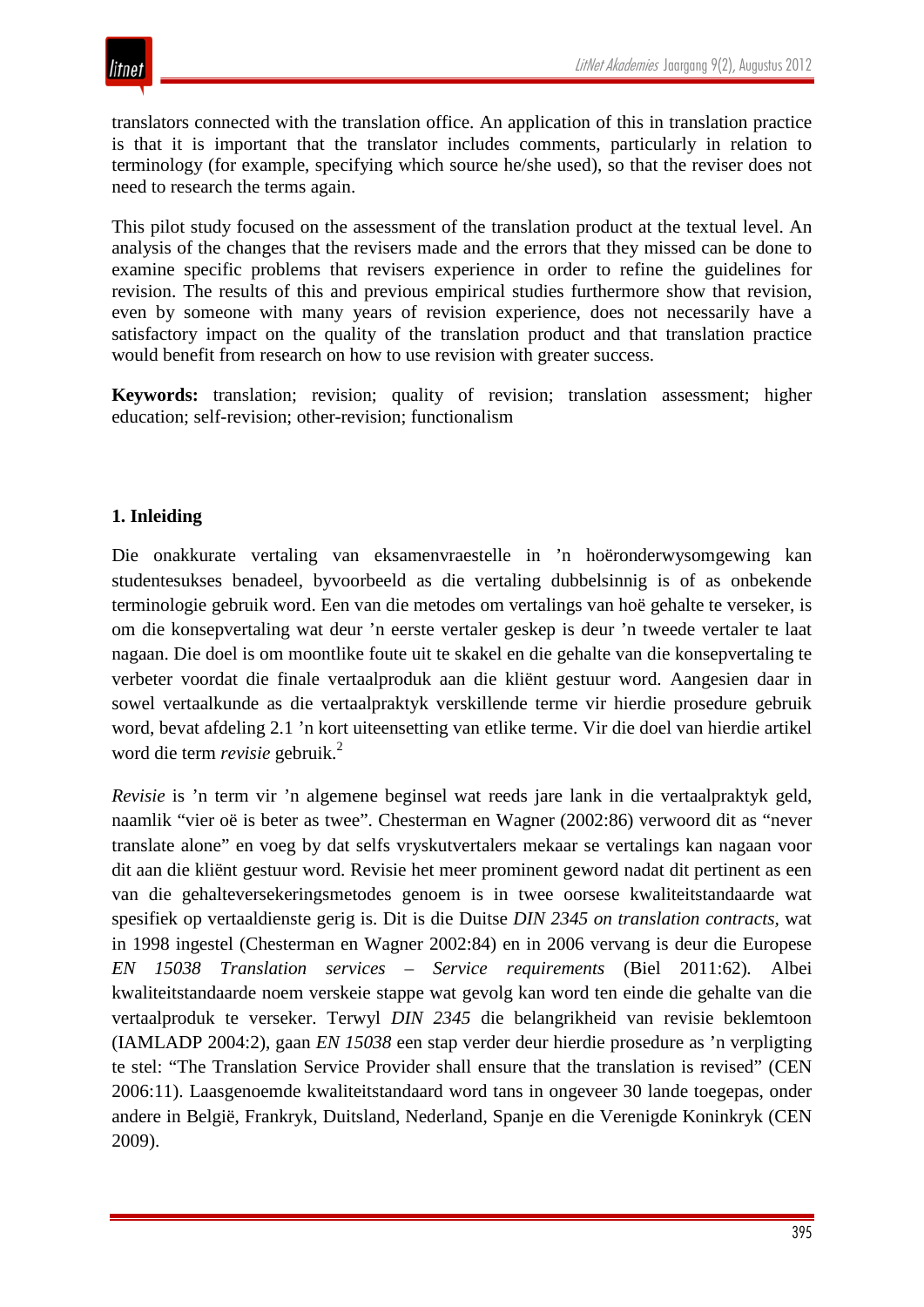Hoewel daar nie 'n soortgelyke kwaliteitstandaard in Suid-Afrika is wat voorskryf dat revisie gedoen moet word nie, het vertaalkantore aan hoëronderwysinstansies hulle eie interne gehalteversekeringsprosedures, wat revisie kan insluit. Hoëronderwysinstansies waar revisie wel in vertaalkantore toegepas word, sluit die Universiteit van Suid-Afrika en die Universiteit Stellenbosch in. Daar is egter, veral in Suid-Afrika, nog min navorsing oor revisie gedoen. Kwessies wat ondersoek moet word, is onder andere watter revisiemetode die beste vertaalproduk oplewer, en of die reviseur wel werk van hoë gehalte lewer. Arthern noem dat 'n reviseur se werk "is assumed to be perfect, or is in fact normally good enough for the final translation user to have few complaints" (1983:53), gevolglik kyk niemand in die vertaalkantoor gewoonlik na 'n teks wat deur 'n reviseur nagegaan is nie (1983:54). Die probleem is egter dat dit nie vanself spreek dat die reviseur al die foute in die teks sal raaksien nie.

In empiriese studies oor die gehalte van professionele reviseurs se werk (kyk afdeling 2.2) is bevind dat die aantal foute wat oorgesien word, onnodige veranderinge wat aangebring word en nuwe foute wat gemaak word, oor die algemeen redelik hoog is in verhouding tot die lengte van die teks. Die feit dat daar tyd aan die revisie van 'n teks afgestaan word, beteken dus nie veel op sigself nie. Mossop (2007b:121) rig die volgende vraag aan reviseurs: "[T]o what extent is the time you are spending [on revision] contributing to the quality of the final product?" Die doel van hierdie artikel is eerstens om te bepaal watter impak revisie op die gehalte van die vertaalproduk het, en tweedens om te bepaal of die gehalte van die dokument verbeter na gelang van die hoeveelheid tyd wat aan revisie bestee word.

Die gehalte van die vertaalproduk kan vir die doel van dié artikel binne die funksionalistiese vertaalbenadering (kyk bv. Nord 1997, 2002 en 2005) omskryf word as die mate waarin die vertaalopdrag nagekom is. Twee kriteria kan byvoorbeeld wees of die doeltaalgebruik geskik is vir die doeltaalleser en of die bronteks se vakkundige inhoud akkuraat oorgedra is. Kyk afdeling 4, waar die kriteria vir 'n vertaling van hoë gehalte genoem word, asook die assesseringsinstrument wat op grond van die funksionalistiese benadering tot vertaling ontwikkel is.

Verskillende definisies van *revisie* en verskeie terme daarvoor word in afdeling 2.1 uiteengesit, waarna 'n kort beskrywing volg van empiriese studies wat reeds oor die gehalte van revisie gedoen is (afdeling 2.2). Die probleemstelling en doel van die loodsstudie wat in hierdie artikel bespreek word, word in afdeling 3 gegee. Afdeling 4 en 5 is onderskeidelik 'n beskrywing van die metodologie wat gevolg is en die resultate wat verkry is. In die gevolgtrekking (afdeling 6) word daar dan voorstelle gemaak vir verdere navorsing oor spesifieke aspekte van revisie. Aangesien daar nog so min navorsing oor revisie gedoen is en die gebied nog onbekend is, begin afdeling 2 deur revisie binne toegepaste vertaalkunde te kontekstualiseer.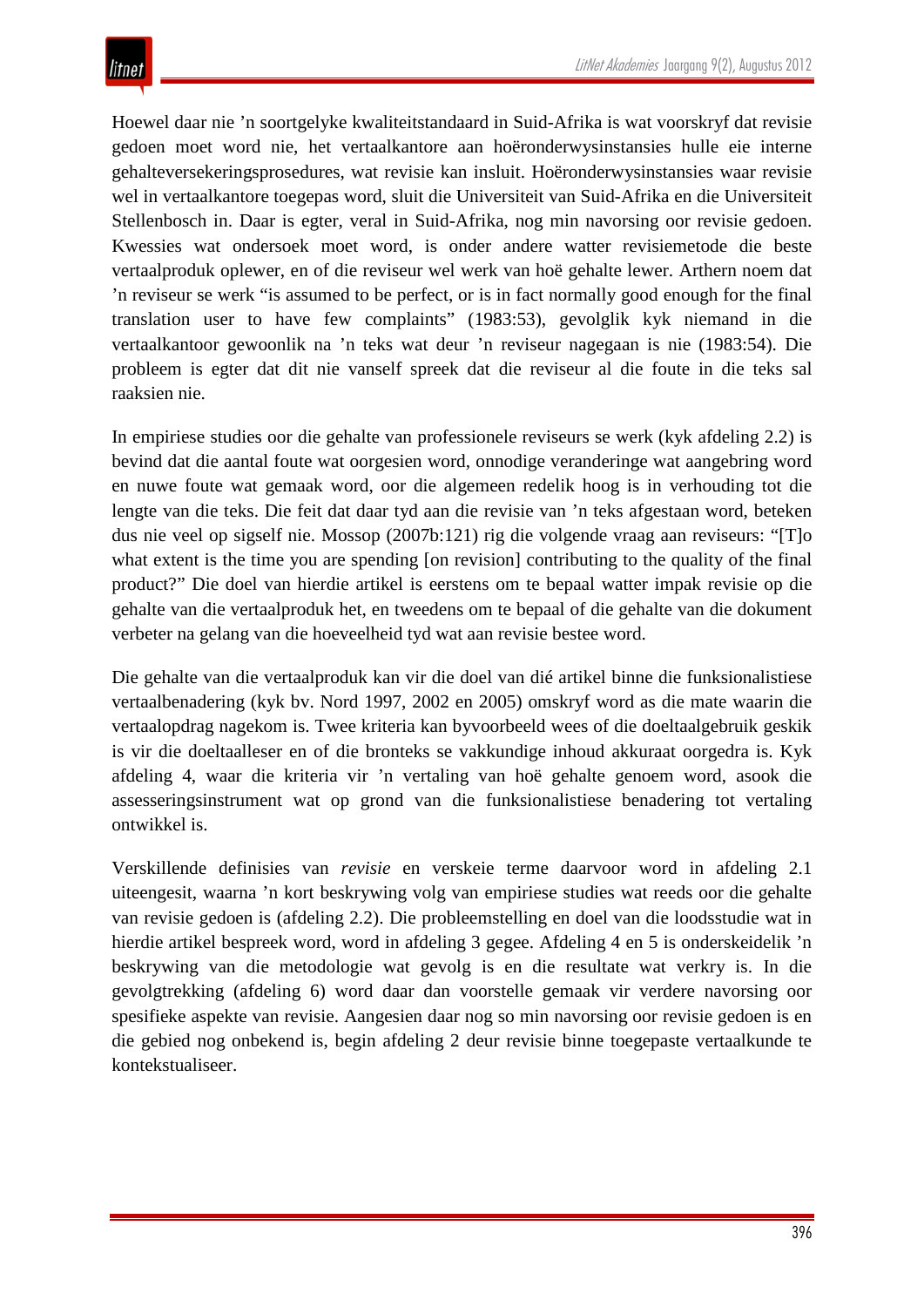## itnet

## **2. Teoretiese onderbou**

Op grond van Holmes (1972:184–91) se uiteensetting van vertaalkunde as vakgebied klassifiseer Munday (2008:9–12) revisie as deel van vertaalkritiek wat onder toegepaste vertaalkunde val. Volgens hierdie indeling (kyk figuur 1) dek toegepaste vertaalkunde vertaalopleiding, vertaalkritiek en vertaalhulpmiddels (soos rekenaargesteunde vertaling en woordeboeke). Onder vertaalkritiek word die evaluering van vertalings en die skryf van resensies dan saam met revisie gegroepeer.



## **Figuur 1. Revisie as deel van toegepaste vertaalkunde**

Revisie is egter nog so 'n nuwe studieveld dat selfs die *Routledge encyclopedia of Translation Studies* se jongste uitgawe (Baker en Saldanha 2009) nie 'n inskrywing daaroor bevat nie. Dit is een van die redes waarom die terminologie glad nie gestandaardiseer is nie. Brunette sluit revisie in by haar pleidooi in 2000 dat vertaalterminologie gestandaardiseer moet word, en sewe jaar later word 'n spesiale uitgawe van *Target*, 'n internasionale vaktydskrif oor vertaalkunde, gewy aan metataal in vertaalkunde (Gambier en Van Doorslaer 2007). Hierdie gesprek duur egter nog voort sonder dat daar konsensus oor die gebruik van gestandaardiseerde terminologie vir 'n konsep soos revisie bereik is. In afdeling 2.1 sit ek verskillende definisies van *revisie* en terme vir revisie uiteen en spesifiseer dan die betekenis van die begrip in die konteks van hierdie artikel.

## *2.1 Revisie: definisies en terminologie*

In die enigste Engelse handboek oor revisie,<sup>3</sup> Revising and editing for translators, definieer Mossop (2007b:109) revisie as "that function of professional translators in which they identify features of the draft translation that fall short of what is acceptable and make appropriate corrections and improvements". Die tweede inskrywing oor revisie in Delisle, Lee-Jahnke en Cormier se *Translation terminology* stem ooreen met Mossop s'n in die sin dat 'n ervare vertaler die werk moet doen, en weerspieël ook die idee dat revisie die gehalte van die konsepvertaling moet verbeter: "A function usually assigned to an experienced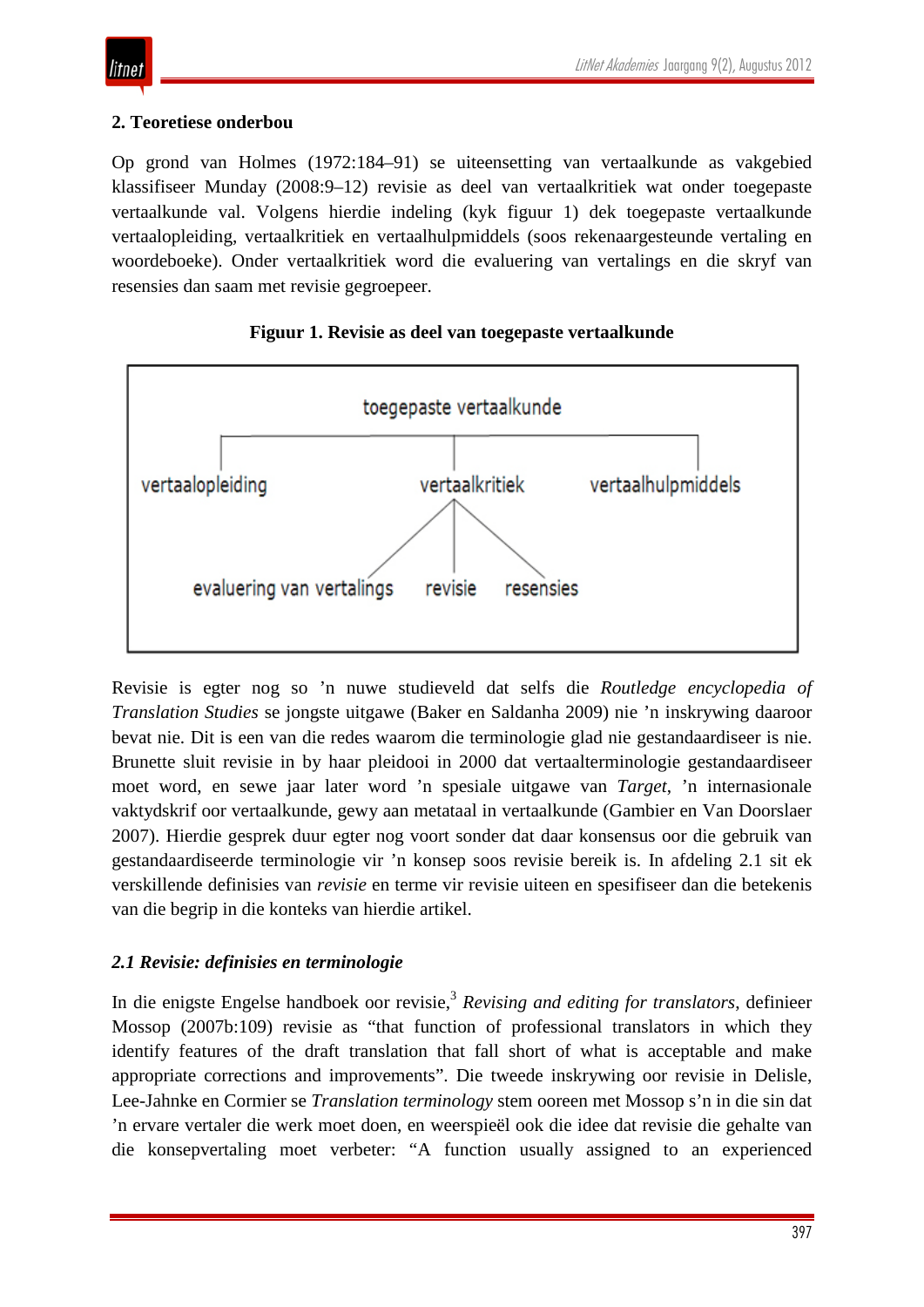<translator> for the purpose of ensuring that texts translated by others will measure up to the standards of professional translation" (1999:175).<sup>4</sup>

Waar Mossop nie die metode van revisie in sy definisie vervat nie, spesifiseer die eerste inskrywing oor revisie in *Translation terminology* die metode as 'n vergelyking tussen die bron- en doelteks: "A detailed comparative examination of the translated <text> with the respective <source text> in order to verify that the <sense> is the same in both texts and to improve the quality of the <target text>" (Delisle e.a. 1999:175). Soos in laasgenoemde definisie, is die Europese kwaliteitstandaard *EN 15038* se definisie van revisie voorskriftelik ten opsigte van die metode wat toegepas moet word. Daar word ook parameters gegee, naamlik dat die konsekwente gebruik van terminologie, register en styl nagegaan moet word: "The reviser […] shall be a person other than the translator and […] shall examine the translation for its suitability for purpose. This shall include, as required by the project, comparison of the source and target texts for terminology consistency, register and style" (CEN 2006:11).

In twee van die bogenoemde definisies is genoem dat die reviseur 'n ander vertaler se werk nagaan (CEN 2006:11; Delisle e.a. 1999:175). Mossop spesifiseer dit nie in sy meer algemene definisie nie, maar elders onderskei hy tussen selfrevisie (*self-revision*) en anderrevisie (*other-revision*). *Other-revision* is Mossop se term wat ooreenstem met CEN (2006:11) en Delisle e.a. (1999:175) se definisies van revisie, en verwys na 'n reviseur (die tweede vertaler) wat iemand anders (die eerste vertaler) se werk nagaan (Mossop 2007a:6). Selfrevisie is die proses "in which one revises one's own translation" en word dus deur die eerste vertaler gedoen (Mossop 2007b:203) ten einde 'n konsepvertaling af te rond voordat dit vir anderrevisie gestuur word. Mossop se term *self-revision* stem ooreen met die term *checking* wat in *EN 15038* voorkom en soos volg beskryf word: "On completion of the initial translation, the translator shall check his/her own work. This process shall include checking that the meaning has been conveyed, that there are no omissions or errors and that the defined service specifications have been met" (CEN 2006:11).

Terwyl 'n onderskeid getref word deur Mossop (tussen *self-revision* en *other-revision*) en in die *EN 15038*-kwaliteitstandaard (tussen *checking* en *revision*), is daar navorsers wat verskillende betekenisse aan dieselfde terme gee. Graham (1989) gebruik byvoorbeeld die term *checking* om na *other-revision* te verwys (in teenstelling met *EN 15038,* waar die term na *self-revision* verwys), en Breedveld en Van den Bergh (2002) gebruik die Nederlandse term *revisie* om na *self-revision* te verwys (in teenstelling met *EN 15038* en Mossop, waar die term na *other-revision* verwys). Robert (2008:5–7) gee 'n verdere uiteensetting van verskillende terme wat in die literatuur en vertaalpraktyk vir revisie gebruik word.

In hierdie artikel gebruik ek die term *revisie* om te verwys na die prosedure waar 'n tweede vertaler (d.w.s. die reviseur) 'n eerste vertaler se konsepvertaling nagaan. Die reviseur bring dan die nodige veranderinge aan ten einde enige foute uit te skakel en die gehalte van die vertaling te verbeter voordat die vertaalproduk aan die kliënt gestuur word.<sup>5</sup> Ek onderskei tussen revisie en redigering in die sin dat revisie op 'n vertaalde dokument betrekking het,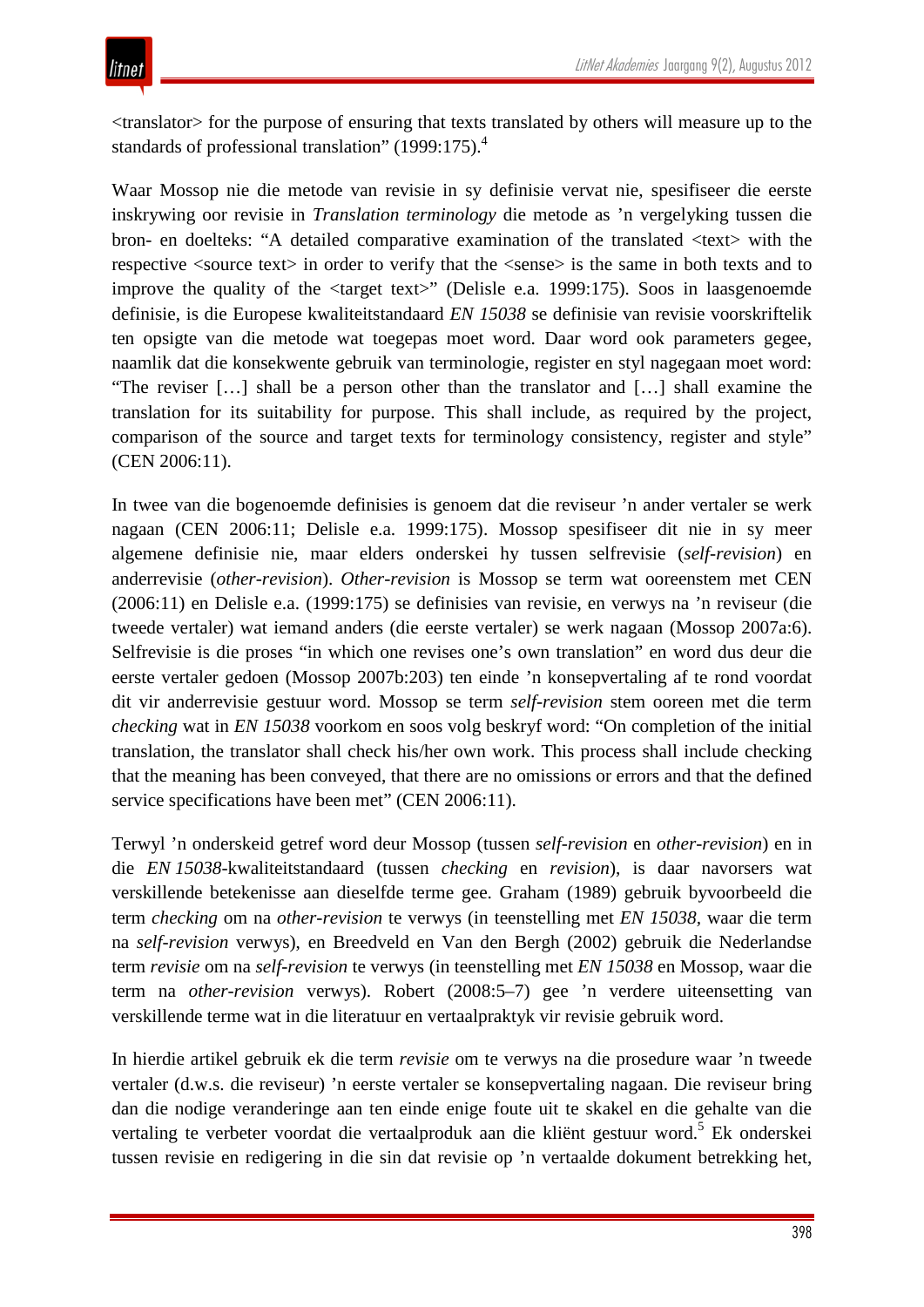terwyl redigering 'n proses is wat uitgevoer word op 'n teks wat nie vertaal is nie (Mossop 2007b:199).

'n Verdere doel van die artikel is om te bepaal watter impak revisie op die gehalte van die vertaalproduk het. Ten einde 'n positiewe impak te hê moet die reviseur al die foute in die teks raaksien en die gepaste veranderinge aanbring. In afdeling 2.2 volg 'n beskrywing van empiriese studies wat oor die gehalte van revisie in die professionele vertaalpraktyk gedoen  $is.<sup>6</sup>$ 

## *2.2 Empiriese studies oor die gehalte van revisie*

Daar is slegs enkele empiriese studies wat in die vertaalpraktyk gedoen is en wat die gehalte van professionele reviseurs of ervare vertalers se revisie ondersoek het.<sup>7</sup> Hier onder volg 'n kort beskrywing van twee sodanige navorsingsprojekte.

## *2.2.1 Arthern (1983)*

Arthern moes as hoof van die taalafdeling in die huidige Raad van die Europese Unie in België die personeelevaluering van twaalf reviseurs hanteer. In sy artikel "Judging the quality of revision" beskryf hy sy poging om 'n objektiewe assesseringsmetode te ontwikkel ten einde die gehalte van hierdie reviseurs se werk te bepaal. Die aantal veranderinge wat 'n reviseur moet aanbring, hang af van die gehalte van die konsepvertaling, dus kan assessering nie op grond van 'n aantal bladsye geskied nie. Arthern se oplossing was om genoeg tekste van elke reviseur te ondersoek totdat hy 200 moontlike ingrypings (*interventions*) gevind het. Dit beteken wel dat veranderlikes soos die tekstipe, die vertaler se opleiding en ervaring, en die gehalte van die konsepvertaling van reviseur tot reviseur gewissel het. Elkeen se werk is op 'n ander manier hierdeur beïnvloed, maar die doel van Arthern se ondersoek was personeelevaluering (om elke reviseur se prestasie in die praktyk te meet) en nie om revisie as prosedure wetenskaplik te ondersoek nie.

Arthern gebruik die term *interventions* en sluit hierby in sowel veranderinge wat die reviseurs aangebring het as foute wat hulle oorgesien het. Hy het elke reviseur se moontlike ingrypings in vier kategorieë ingedeel, naamlik:

Kategorie X: wesenlike fout (*substantive error*) oorgesien of ingevoeg Kategorie F: formele fout (*formal error*) oorgesien of ingevoeg Kategorie U: onnodige verandering (*unnecessary intervention*) aangebring Kategorie C: nodige regstelling van betekenis of verbetering van leesbaarheid (*necessary correction of sense or improvement in readability*).

Op grond van hierdie indeling is 'n profiel vir elke reviseur saamgestel en het Arthern bevind: "All of them made a number of what I considered to be unnecessary interventions, i.e. they changed words or word order without correcting the sense or improving the style of the text, but some made a larger proportion of such changes than others" (1983:54). Arthern gee ongelukkig nie tekstuele voorbeelde of 'n omskrywing van die term *substantive error* nie. Na aanleiding van sy beskrywing van *formal errors* as foute "which do not distort the overall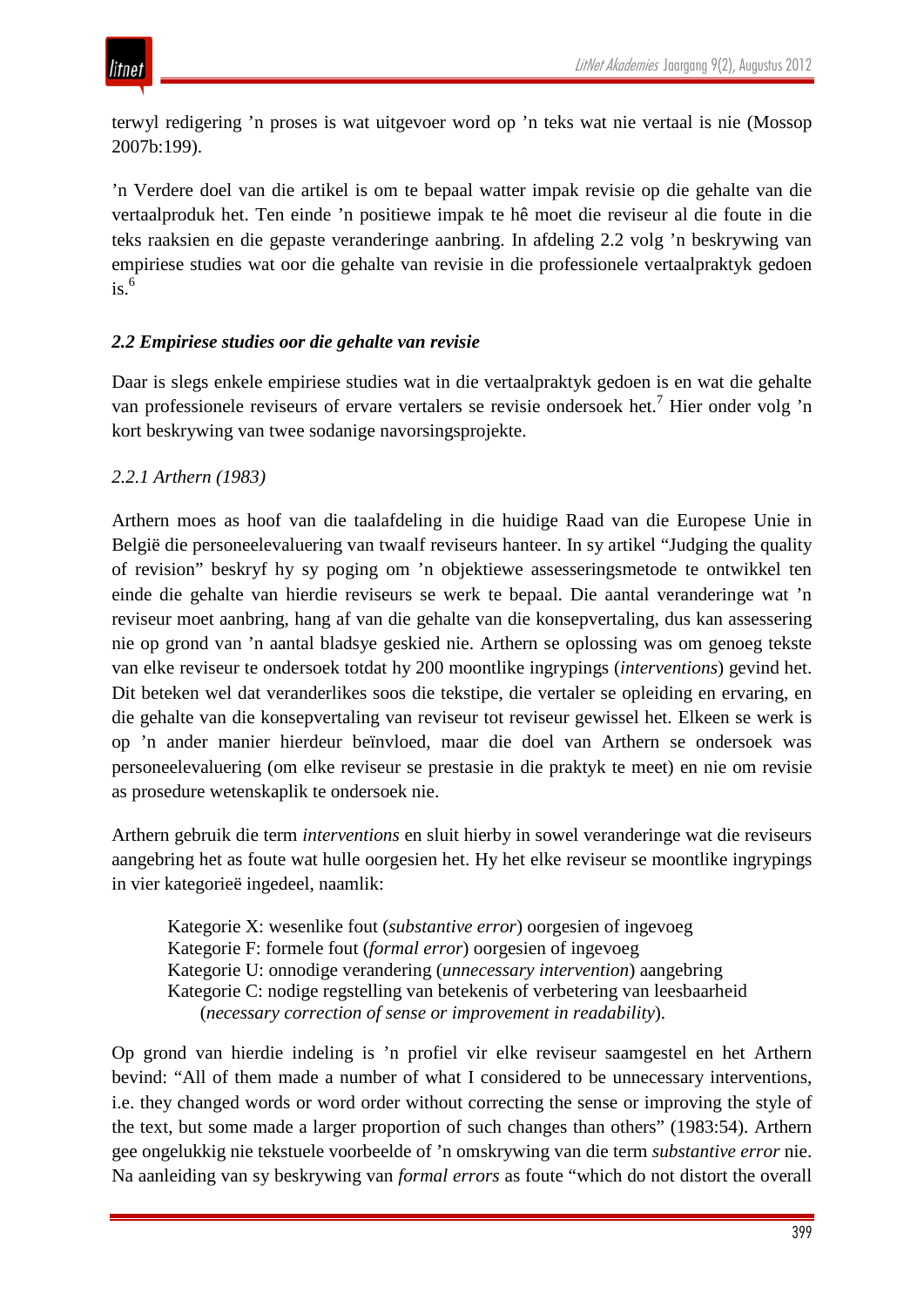meaning of the text" (1983:54) kan die afleiding gemaak word dat 'n wesenlike fout wel die oordrag van die bronteks se betekenis belemmer.

Verskillende gewigte is aan die kategorieë toegeken. Kategorie X word as die ernstigste foute geag, terwyl kategorie U-foute as nie-ernstig geag word. Hierdie gewigte word weerspieël in die formule wat Arthern voorstel om elke reviseur se punt mee uit te werk:  $S = X + F/2 + F$ U/3. Die punt (S) is die getal wesenlike foute wat oorbly ná revisie (X) plus die helfte van die getal formele foute (F/2) plus een derde van die getal onnodige veranderinge wat gemaak is (U/3). Volgens hierdie formule behoort die beste reviseurs die laagste punte te kry.

Die swakste (dus hoogste) telling, naamlik 65, verteenwoordig 16 wesenlike foute (X), 92 formele foute (F) en 9 onnodige veranderinge (U). Dit beteken dat uit die 200 moontlike ingrypings hierdie reviseur slegs 83 verbeteringe gemaak het. Die beste (dus laagste) telling, naamlik 8, verteenwoordig 1 wesenlike fout (X), 2 formele foute (F) en 18 onnodige veranderinge (U). Hierdie reviseur het dus 179 verbeteringe gemaak en het die grootste impak op die gehalte van die betrokke doeltekste gehad.

Hoewel hierdie assesseringsmetode meer objektief sou gewees het as daar meer as een evalueerder was, bevestig die resultate wel dat 'n mens nie net kan aanneem dat 'n reviseur noodwendig 'n konsepvertaling se gehalte sal verbeter nie. Die reviseur kan selfs die gehalte van die vertaling verlaag, soos in die volgende afdeling beskryf word.

## *2.2.2 Künzli (2006 en 2007)*

Künzli se empiriese studie is in Swede uitgevoer. Hy het tien professionele vertalers<sup>8</sup> gevra om as reviseurs op te tree en drie vertaalde tekste na te gaan, naamlik 'n bemarkings-, regsen tegniese teks. Nege uit die tien reviseurs het ervaring in revisie gehad. Die reviseurs is gevra om hardop te dink terwyl hulle die tekste nagaan, waarna hierdie *think-aloud protocols* (*TAPs*) asook die tekste met die reviseurs se veranderinge ontleed is. Die reviseurs se veranderinge is deur 'n vakkundige op elke gebied geëvalueer. Die reviseurs het ook 'n vraelys oor hulle opleiding en werkervaring ingevul, waarna Künzli 'n onderhoud met elkeen gevoer het. Hier onder volg 'n kort beskrywing van twee van sy artikels wat hy op hierdie navorsingsprojek gebaseer het: een oor die revisie van die tegniese teks (2006) en een oor die revisie van die regsteks (2007).

Die tegniese teks bestaan uit instruksies vir die installering van 'n sneeustortingveiligheidsnet. Die grootste deel van Künzli (2006) se artikel daaroor beskryf hoe die reviseurs een spesifieke probleemgeval opgelos het: die oorspronklike vertaler het 'n lys moontlike ekwivalente vir 'n tegniese term in 'n voetnoot gegee, maar nie 'n aanbeveling gemaak nie, dus moes die reviseurs besluit watter term die beste in hierdie konteks sou werk. Die vakkundige wat die tekste geëvalueer het, het 'n graad in ingenieurswese en meer as twintig jaar ervaring as 'n vryskut- tegniese vertaler. Volgens dié vakkundige het slegs een reviseur die regte oplossing gebied. Met die ontleding van die *TAPs* is gevind dat hierdie reviseur die enigste een was wat die verwantskap raakgesien het tussen die spesifieke term en die teks as geheel en besef het dat dit 'n sinoniem is vir 'n term wat vroeër in dieselfde sin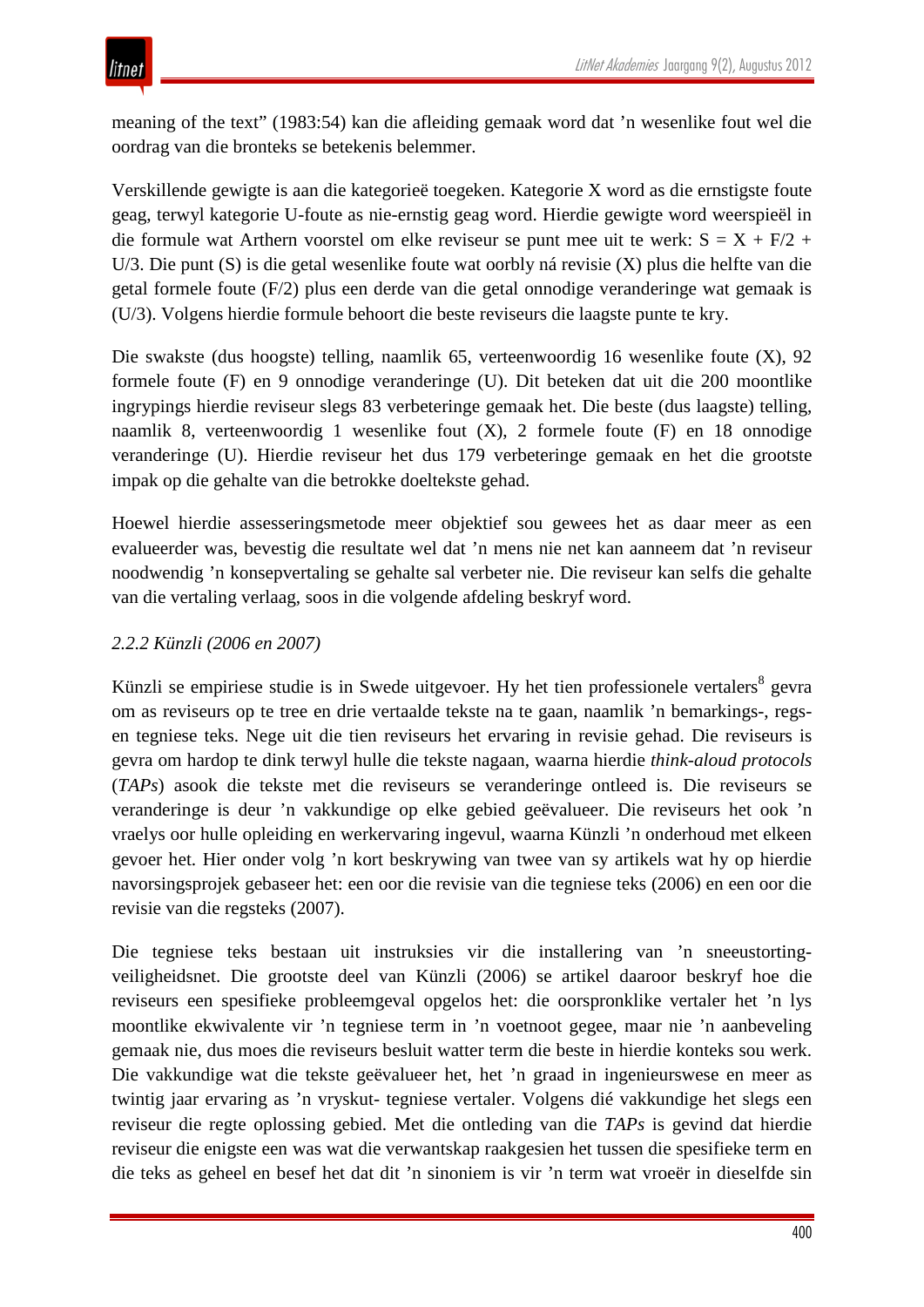voorkom. Die ander nege reviseurs het die term in isolasie nagevors en nie besef die bronteks self kan as 'n inligtingsbron gebruik word nie.

Een van Künzli (2006) se gevolgtrekkings is dat die gehalte van reviseurs se werk daaronder ly as hulle nie tegniese kennis van die spesifieke veld het nie. 'n Rede wat hy hiervoor gee, is dat hulle in terminologiese probleme vasval en dus op die leksikale vlak fokus ten koste van die tekstuele vlak. Hy bespreek egter glad nie die ander veranderinge wat die reviseurs in hierdie teks aangebring het nie. Künzli maak verder die stelling dat een van die redes vir die probleme wat hierdie reviseurs ondervind het, kan wees dat hulle geen kontak met die oorspronklike vertaler en bronteks-outeur gehad het nie. Aangesien hulle nie geweet het wie die vertaler was en of hulle die persoon kon vertrou nie, veral wat die terminologie betref, het hulle heelwat langer geneem om probleme soos in Künzli se artikel beskryf, op te los. Dieselfde is bevind in die loodsstudie wat in afdeling 4 en 5 van my artikel beskryf word: die reviseurs het veel meer tyd aan die kontrolering van terminologie in fase 2 bestee, aangesien hulle nie geweet het wie die vertaler was nie.

In sy artikel oor die revisie van die regsteks (2007), 'n hofuitspraak, fokus Künzli onder andere op die getal en tipe veranderinge wat aangebring is, asook die moontlike verband tussen die hoeveelheid tyd wat aan revisie bestee is en die gehalte van die revisie. Die vakkundige wat die reviseurs se veranderinge aan die tekste geëvalueer het, het 'n graad in sowel regte as vertaling, en het meer as twintig jaar lank regsvertaling gedoseer. Die opdrag aan die vakkundige was om die volgende tipes veranderinge uit te wys:

- (i) geregverdigde veranderinge, met ander woorde veranderinge wat die gehalte van die teks verbeter (*justified changes*);
- (ii) onnodige veranderinge (*hyper-revision*);
- (iii) nuwe foute ingevoeg (*over-revision*); en
- (iv) foute oorgesien (*under-revision*).

Wanneer die getal geregverdigde veranderinge vergelyk word met die getal onnodige veranderinge plus nuwe foute plus foute oorgesien, het slegs drie uit die tien reviseurs meer goeie veranderinge aangebring as wat hulle slegte veranderinge gemaak of foute oorgesien het (m.a.w. die totaal van (i) hier bo teenoor (ii) + (iii) + (iv) hier bo). Vier van die reviseurs het die gehalte van die konsepvertaling selfs verlaag (2007:121). Van die totale moontlike ingrypings vorm geregverdigde veranderinge 41 persent, onnodige veranderinge 20 persent, nuwe foute 10 persent en foute oorgesien 29 persent. Dit bevestig dié stelling van Arthern (1983:54): "One would hope that every time a reviser changes a text he [or she] introduces a necessary correction or a helpful improvement in style, but experience shows that this is not the case."<sup>9</sup>

Soos reeds genoem, het Künzli (2007) ook ondersoek of daar 'n verband is tussen hoeveel tyd die reviseurs aan 'n teks bestee en die gehalte van die revisie. Die twee reviseurs wat die meeste tyd aan revisie bestee het, het ook die beste werk gelewer. Die twee reviseurs wat onderskeidelik die derde en vierde meeste tyd aan revisie bestee het, het egter die twee swakste tekste wat betref die gehalte van revisie gelewer; met ander woorde, ná revisie was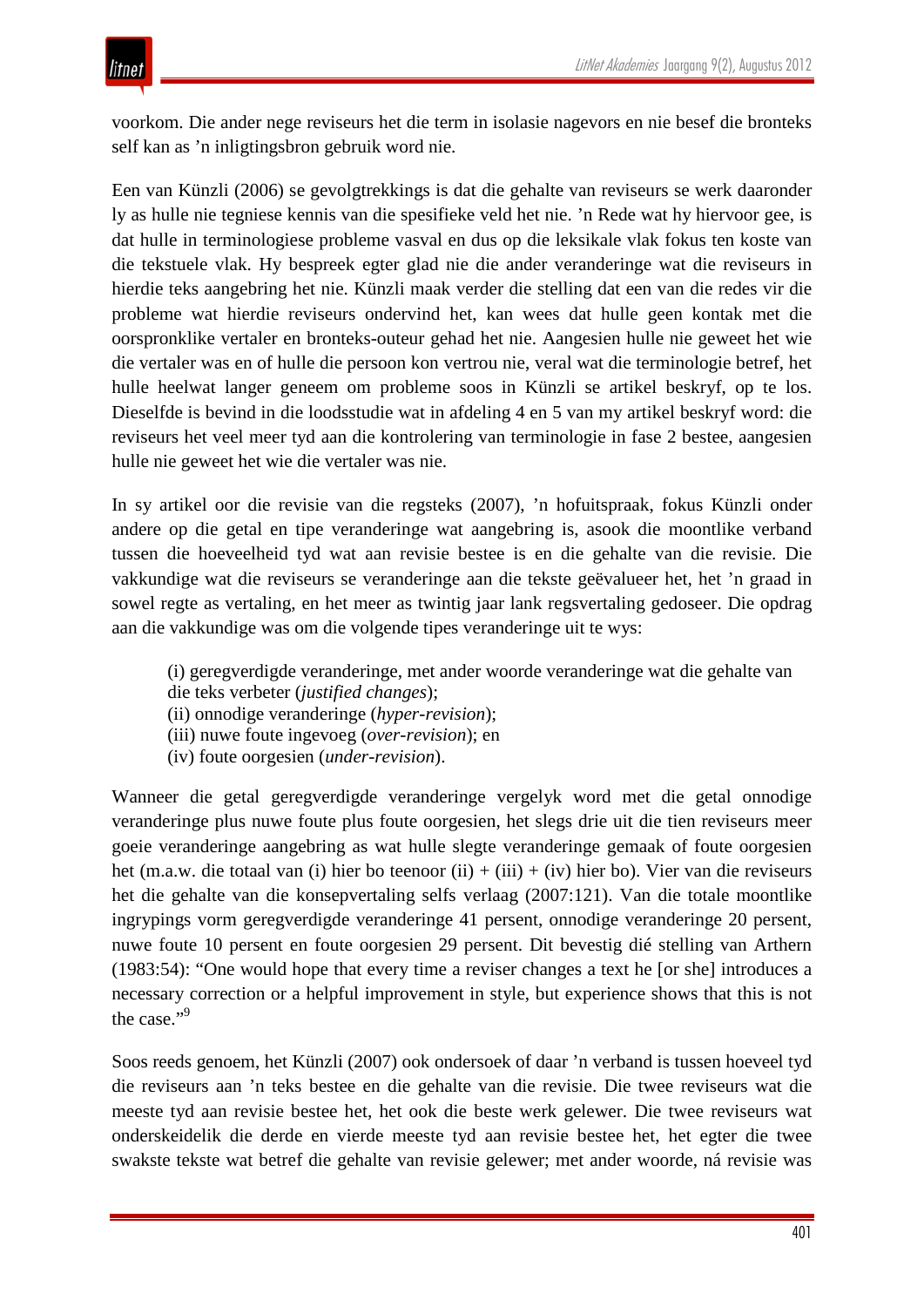daar meer onnodige veranderinge, nuwe foute en foute oorgesien in hierdie twee tekste as in die ander tekste wat nagegaan is. Künzli maak die belangrike gevolgtrekking dat "quality takes time, but spending a lot of time on a revision task does not necessarily amount to the same thing as being able to provide quality in translation revision" (2007:121). Dit word ook weerspieël in die resultate van die empiriese ondersoek soos in afdeling 5 beskryf.

Met die vertolking van bogenoemde resultate moet egter in gedagte gehou word dat die reviseurs drie tekste gehad het om na te gaan, en dat hulle kon kies in watter volgorde hulle dit wou doen. Diegene wat die regsteks eerste nagegaan het, het die teks se gehalte verhoog, maar albei reviseurs wat die regsteks laaste nagegaan het, het die konsepvertaling se gehalte verlaag. Die invloed van moegheid en minder motivering is belangrik vir die vertaalpraktyk, derhalwe vra Mossop (2007a:9–10): "[S]hould people be assigned to other-revise all day long, or should the revision task be interspersed with other activities?"

Teen die agtergrond van waar revisie in toegepaste vertaalkunde inpas, verskeie definisies vir die konsep en empiriese studies wat reeds oor die gehalte van revisie gedoen is, volg die beskrywing van die loodsstudie se probleemstelling en doel in afdeling 3, die navorsingsmetodologie in afdeling 4 en die resultate in afdeling 5.

#### **3. Probleemstelling en doel**

Arthern (1983:54) se opmerking dat daar gewoonlik nie weer gekyk word na tekste wat deur 'n reviseur nagegaan is nie, geld ook vir die Universiteit Stellenbosch se Taaldiens. Die Taaldiens lewer vertaal-, redigeer- en tolkdienste, maar aangesien daar in hierdie artikel op die revisie van vertaalde tekste gefokus word, verwys ek verder na hierdie kantoor as die vertaalkantoor. Vertalings word meestal deur vryskutvertalers gedoen, waarna dit nagegaan word deur 'n reviseur wat vir daardie doel in die vertaalkantoor aangestel is. In 'n omgewing waar hoë finansiële en werksdruk die norm is, stuur die reviseur die finale vertaalproduk aan die kliënt en begin dan dadelik met die volgende opdrag. Die gehalte van die revisie word wel opgevolg wanneer 'n klagte van 'n kliënt ontvang word, maar dit gebeur selde.

Die probleem is dat, terwyl die vertaalkantoor hulpbronne aan revisie bestee, daar onsekerheid is oor watter impak revisie op die gehalte van die vertaalde dokumente het en of die prosedure kostedoeltreffend is. In die lig van die kommerwekkende bevindinge in Arthern (1983) en Künzli (2006 en 2007) se studies soos in afdeling 2.2 beskryf, het ek besluit om die gehalte van revisie in 'n empiriese studie te ondersoek.

Die doel van die loodsstudie wat in afdeling 4 en 5 beskryf word, is tweeledig, naamlik (i) om te bepaal watter impak verskeie reviseurs se werk op die gehalte van die konsepvertaling gehad het en (ii) om die impak van die revisie op die vertaalproduk te vergelyk met die tyd wat aan revisie bestee is ten einde die kostedoeltreffendheid van die prosedure te bepaal.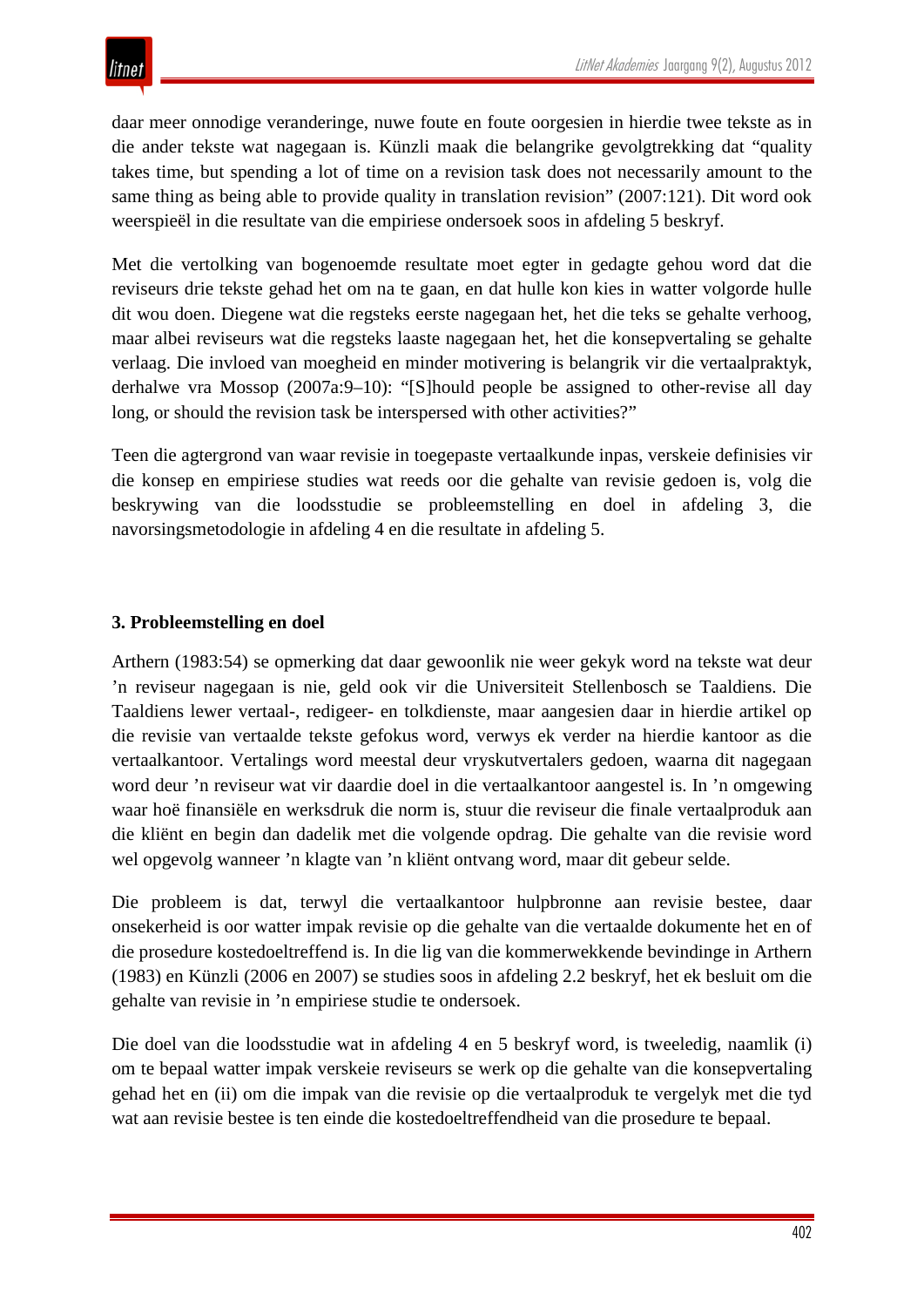### **4. Metodologie**

Hierdie loodsstudie is gebaseer op 'n algemene beginsel wat in die vertaalkantoor toegepas word, naamlik dat 'n moeiliker vertaling (bv. met meer vakspesifieke terminologie) aan 'n ervare vertaler toegewys word, terwyl 'n makliker vertaling (bv. met minder vakspesifieke terminologie) aan 'n minder ervare vertaler toegewys word. Die studie is dus in twee fases uitgevoer met die oog daarop om die gehalte van revisie in elke fase met mekaar te vergelyk.

In fase 1 is 'n eksamenvraestel in die sosiale wetenskappe vertaal deur 'n vertaalstudent wat besig was met 'n internskap by die vertaalkantoor. Die student het 'n BA-graad met geen formele kwalifikasie of voltydse ervaring in vertaling nie. In fase 2 is 'n eksamenvraestel in ingenieurswese vertaal deur 'n ervare vertaler met 'n BPhil in vertaalkunde en 13 jaar ervaring as 'n vryskutvertaler. Albei brontekste was ongeveer 600 woorde lank en is uit Engels in Afrikaans vertaal. Albei vertalers se eerste taal is Afrikaans.

Die metodologie vir sowel fase 1 as fase 2 was soos volg: die konsepvertaling is deur vier reviseurs nagegaan met die opdrag om enige foute uit te skakel en die gehalte van die konsepvertaling te verbeter. Alle veranderinge is met MSWord se *track changes*-funksie aangedui en hierdie weergawe van die dokument is vir latere ontleding gestoor. 'n Volgende weergawe, waarin al die veranderinge aanvaar is, asook die konsepvertaling waarop daar nie revisie toegepas is nie, is aan drie evalueerders gestuur. Die evalueerders het dus in elke fase vyf dokumente sonder redigeerspore ontvang: die konsepvertaling wat nie nagegaan is nie, en een vertaling elk wat deur die vier reviseurs nagegaan is. Die evalueerders se opdrag was om hierdie vyf verskillende vertalings te evalueer met behulp van 'n assesseringsinstrument wat aan hulle voorsien is. (Meer inligting oor dié assesseringsinstrument volg hier onder.) Die reviseurs en die evalueerders het toegang tot die betrokke brontekste gehad.

Al drie evalueerders het tersiêre kwalifikasies in vertaling en tussen 11 en 29 jaar vertaalervaring. Soos die vertalers, is die evalueerders en reviseurs eerstetaal-Afrikaanssprekendes. Al vier reviseurs het nagraadse kwalifikasies in vertaal- of taalkunde en het tussen 5 en 11 jaar ervaring in vertaling. Drie uit die vier het ervaring as voltydse reviseur. Aangesien daar moontlik 'n verband gelê sou kon word tussen die reviseurs se ervaring en die gehalte van hulle werk, verskyn verdere besonderhede oor hulle vertaal- en revisie-ervaring in tabel 1.

| Reviseur   | Vertaalervaring | Revisie-ervaring |
|------------|-----------------|------------------|
| Reviseur 1 | 8 jaar          | geen             |
| Reviseur 2 | $\vert$ 5 jaar  | $ 1$ jaar        |
| Reviseur 3 | 11 jaar         | 4 jaar           |
| Reviseur 4 | 11 jaar         | 7 jaar           |

|  |  |  | Tabel 1. Vertaal- en revisie-ervaring van reviseurs |
|--|--|--|-----------------------------------------------------|
|  |  |  |                                                     |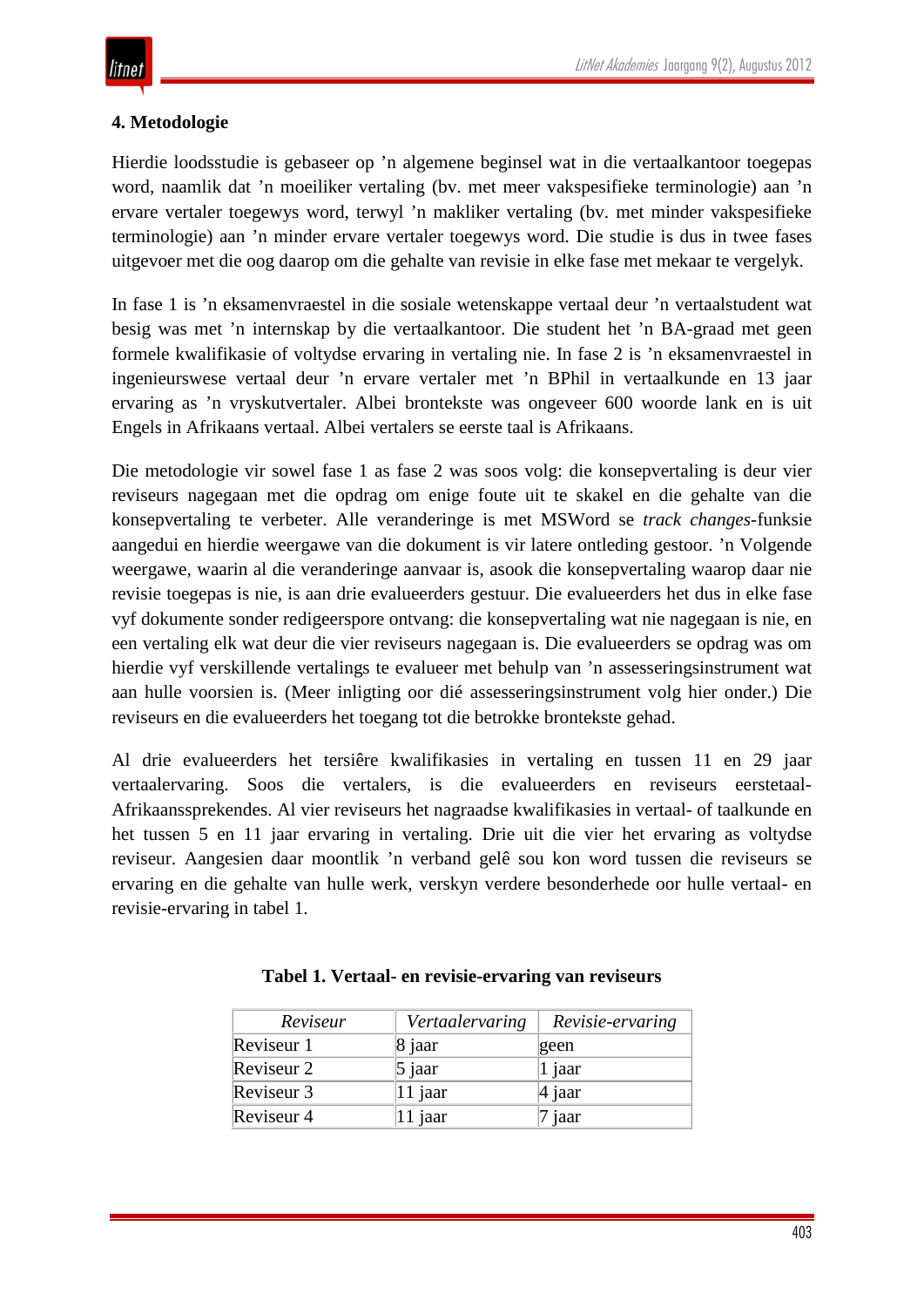Die assesseringsinstrument is deur Sonia Colina (2008 en 2009) ontwikkel op grond van die funksionalistiese benadering tot vertaling, wat ook in die vertaalkantoor gevolg word. Volgens hierdie benadering is dit belangrik dat die kliënt 'n vertaalopdrag aan die vertaler gee wat besonderhede oor, byvoorbeeld, die teikenlesers en die funksie van die vertaling bevat (kyk bv. Nord 1997, 2002 en 2005). Hierdie vertaalopdrag word ook gegee aan die reviseur wat vir die finale vertaalproduk verantwoordelik is. Verder dien die besonderhede in die vertaalopdrag as kriteria waarvolgens die vertaling geëvalueer word. (Kyk bv. tabel 3 waar die assesseringsinstrument spesifiek na die vertaalopdrag verwys.)

Die teks as geheel word geëvalueer, met die fokus op die volgende vier aspekte van gehalte: (i) doeltaalgebruik; (ii) funksionele en tekstuele toereikendheid; (iii) die oordrag van nievakkundige inhoud; en (iv) vakkundige inhoud en terminologie. Tabel 2 toon hierdie kategorieë, met die numeriese gewig wat aan elkeen toegeken is in die assessering van die vertaalde eksamenvraestel. Dit beteken dat die instrument gebruik kan word om verskillende tekstipes te evalueer. Die kategorie vakkundige inhoud en terminologie sal byvoorbeeld swaarder weeg in die evaluering van 'n eksamenvraestel (bv. 30 uit 100), as in die evaluering van 'n koerantartikel oor algemene nuus van die dag (bv. 20 uit 100). Vir so 'n koerantartikel, weer, behoort die kategorie doeltaalgebruik swaarder te weeg.

| Kategorieë                                    | Voorbeelde van kriteria        | Gewig      |
|-----------------------------------------------|--------------------------------|------------|
| 1. Doeltaalgebruik                            | Grammatika, spelling           | 20 uit 100 |
| 2. Funksionele en tekstuele<br>toereikendheid | Funksie van teks, teikenlesers | 20 uit 100 |
| 3. Nievakkundige inhoud                       | Oordrag van betekenis          | 30 uit 100 |
| 4. Vakkundige inhoud en<br>terminologie       | Terminologie                   | 30 uit 100 |

#### **Tabel 2. Kategorieë van assesseringsinstrument en gewigte toegeken (Colina 2009)**

Die fokus op die tekstuele vlak in plaas van die leksikale vlak word ook weerspieël in die manier waarop punte toegeken word. Daar word nie punte afgetrek vir foute nie, maar eerder van beskrywende stellings gebruik gemaak. Die evalueerder kies in elke kategorie die stelling wat die teks die beste beskryf. As voorbeeld verskaf tabel 3 hier onder 'n vertaling en effens aangepaste weergawe (t.o.v. terminologie en bykomende kolomme) van die derde kategorie in Colina se assesseringsinstrument. Daar is kolomme aan die regterkant waar die evalueerder die vyf doeltekste moet assesseer, asook spasie onderaan vir enige voorbeelde of opmerkings wat die assessering kan toelig.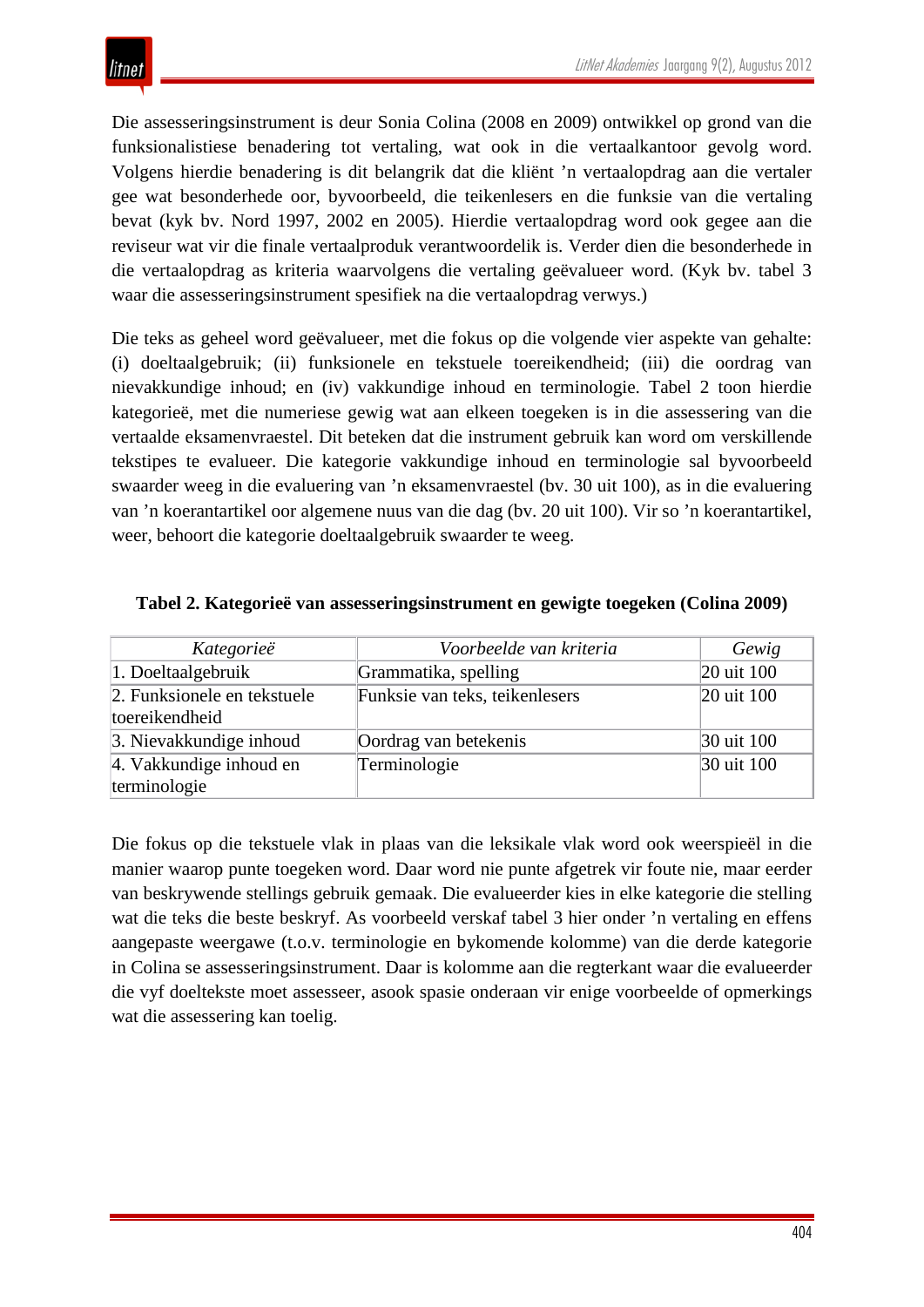| Tabel 3. Kategorie 3 van Colina se assesseringsinstrument met beskrywende stellings |
|-------------------------------------------------------------------------------------|
| (vertaal en effens aangepas)                                                        |

| Kategorie 3: Oordrag van nievakkundige inhoud |                                                                                                                                                                                                                                                                                                                      |                                    |                 |                 |     |                 |  |
|-----------------------------------------------|----------------------------------------------------------------------------------------------------------------------------------------------------------------------------------------------------------------------------------------------------------------------------------------------------------------------|------------------------------------|-----------------|-----------------|-----|-----------------|--|
| Nr.                                           | Beskrywing                                                                                                                                                                                                                                                                                                           | Merk een blokkie per doelteks (DT) |                 |                 |     |                 |  |
|                                               |                                                                                                                                                                                                                                                                                                                      | DT1                                | DT <sub>2</sub> | DT <sub>3</sub> | DT4 | DT <sub>5</sub> |  |
|                                               | 3.a Die doelteks (DT) getuig van, of bevat,<br>ongevraagde afwykings van die bronteks (BT) op<br>belangrike punte. Dit bevat onakkurate weergawes<br>en/of belangrike weglatings en toevoegings wat nie<br>deur die vertaalopdrag geregverdig kan word nie.<br>Daar was hoogs gebrekkige begrip van die<br>bronteks. |                                    |                 |                 |     |                 |  |
|                                               | 3.b Daar is betekenisveranderings, weglatings en/of<br>byvoegings wat nie deur die vertaalopdrag<br>geregverdig kan word nie. Die DT toon dat die BT<br>en/of die vertaalopdrag op party plekke verkeerd<br>verstaan is.                                                                                             |                                    |                 |                 |     |                 |  |
|                                               | 3.c Minder belangrike betekenisveranderings,<br>byvoegings of weglatings kom voor.                                                                                                                                                                                                                                   |                                    |                 |                 |     |                 |  |
| 3.d                                           | Die DT weerspieël die inhoud wat in die BT vervat<br>is, akkuraat met verwysing na die vertaalopdrag,<br>sonder dat daar ongevraagde veranderings,<br>weglatings of byvoegings gedoen is. Fyn nuanses<br>en betekenisskakerings is toereikend weergegee.<br>Voorbeelde/Opmerkings:                                   |                                    |                 |                 |     |                 |  |
|                                               |                                                                                                                                                                                                                                                                                                                      |                                    |                 |                 |     |                 |  |

Die vyf kolomme aan die regterkant het die evalueerders aangemoedig om die tekste in elke kategorie met mekaar te vergelyk, en hulle het die spasie onderaan benut om sommige keuses te verduidelik. Die resultate van die assessering word in die volgende afdeling beskryf.

### **5. Resultate**

Die beskrywings waaruit die evalueerders kon kies om die vertaling te evalueer, is elk aan 'n numeriese waarde gekoppel. Met hierdie waarde en die gewig wat aan elke afdeling toegeken is (kyk tabel 2), kon daar 'n punt uit 100 bereken word wat die gehalte van die vertaalproduk aandui. Daar is dus drie punte (elk uit 100) beskikbaar vir die konsepvertaling (sonder revisie) en die vier vertalings soos verander deur elke reviseur. Hierdie drie punte se totaal is deur drie gedeel om 'n gemiddelde punt uit 100 vir elke teks te kry, wat dus 'n aanduiding is van die gehalte van die vertaling volgens al drie evalueerders.

Tabel 4 wys hierdie gemiddelde punt uit 100 wat aan die tekste in onderskeidelik fase 1 en fase 2 toegeken is aan die vertaalprodukte soos gelewer deur die vertaalstudent, die ervare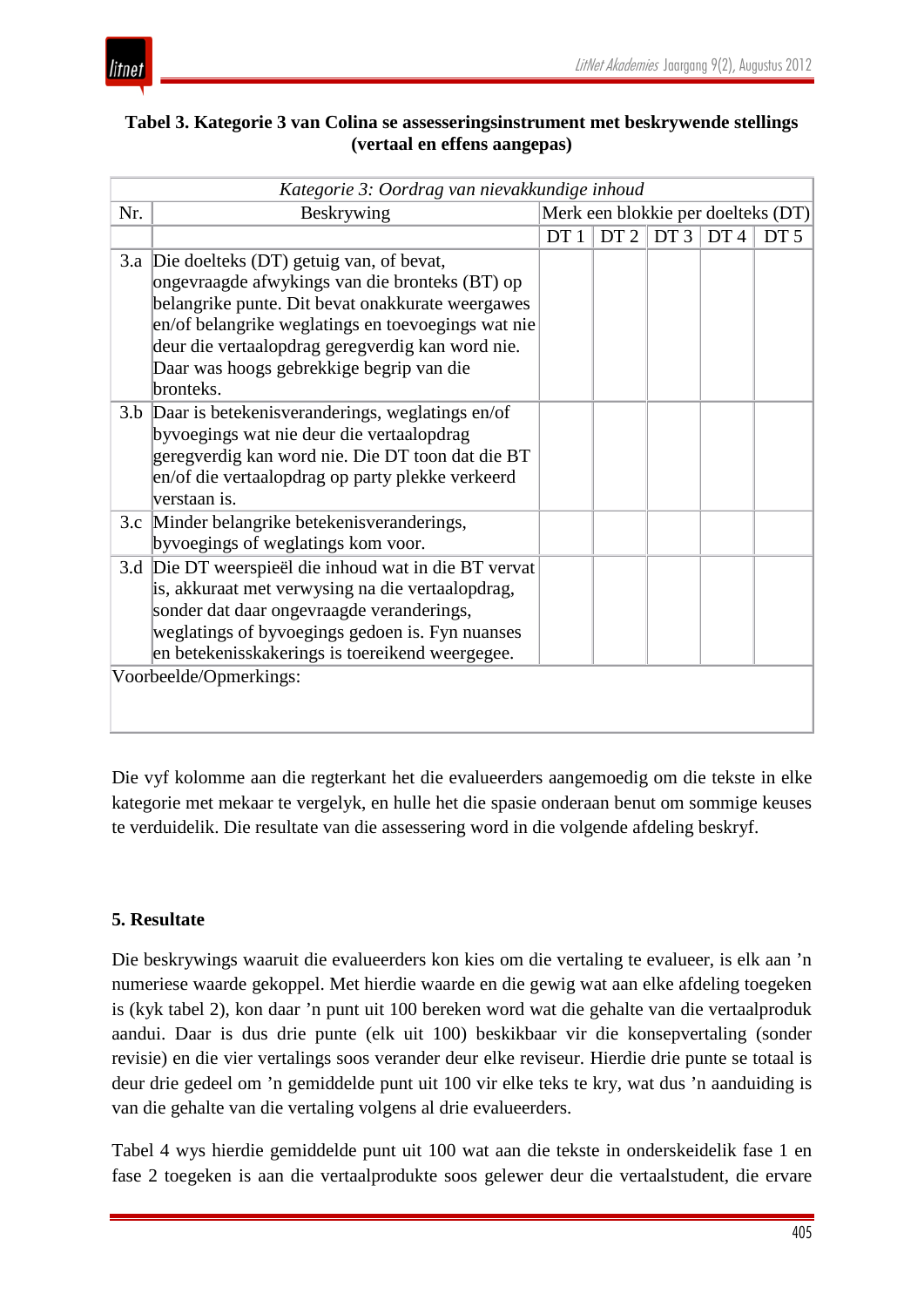

vertaler en die vier reviseurs. Die impak van revisie op die gehalte van die vertaalproduk kan bepaal word deur die punt wat aan die konsepvertaling (sonder revisie) toegeken is, te vergelyk met die punt wat toegeken is aan die vertaalproduk wat deur een van die reviseurs gelewer is.

|                        | Sonder  |      |      | $ Review 1 Review 2  Review 3  Review 4$ |      |
|------------------------|---------|------|------|------------------------------------------|------|
|                        | revisie |      |      |                                          |      |
| Fase 1                 | 51,6    | 83,3 | 81,6 | 68,3                                     | 93,3 |
| vertaalstudent;        |         |      |      |                                          |      |
| eksamenvraestel in die |         |      |      |                                          |      |
| sosiale wetenskappe    |         |      |      |                                          |      |
| Fase 2                 | 76,6    | 80,0 | 78,3 | 76,6                                     | 81,6 |
| ervare vertaler;       |         |      |      |                                          |      |
| eksamenvraestel in     |         |      |      |                                          |      |
| ingenieurswese         |         |      |      |                                          |      |

**Tabel 4. Die impak van revisie op die gehalte van die vertaalproduk**

Dit is duidelik dat revisie 'n groter impak gehad het op die gehalte van die konsepvertaling deur die vertaalstudent (fase 1) as op die konsepvertaling deur die ervare vertaler (fase 2). In teenstelling met die resultate van Künzli (2007) se empiriese ondersoek, het nie een van die reviseurs 'n negatiewe impak op die gehalte van die vertalings gehad nie.

Reviseur 4 se werk het die meeste impak gehad op die gehalte van die vertaalproduk in albei fases – hierdie persoon het ook die meeste revisie-ervaring (kyk tabel 1). Hoewel reviseur 3 die tweede meeste revisie-ervaring het, het hierdie persoon se werk die minste impak gehad in albei fases. In fase 2 het reviseur 3 se revisie geen impak gehad nie, aangesien die punt vir die konsepvertaling en die vertaalproduk ná revisie presies dieselfde is. Dit is opmerklik dat reviseur 1 se revisie die tweede beste resultate toon, aangesien hierdie persoon geen ervaring in revisie het nie, teenoor reviseur 3 se vier jaar revisie-ervaring. Reviseur 2, met een jaar revisie-ervaring, het ook in albei fases beter resultate getoon as reviseur 3. Dit is 'n aanduiding dat die gehalte van revisie nie noodwendig toeneem namate ervaring in revisie meer raak nie. Talle ander veranderlikes (soos moegheid en motivering) speel egter ook 'n rol, dus behoort die moontlike verband tussen revisie-ervaring en die gehalte van revisie in verdere empiriese studies ondersoek te word.

Ten einde die kostedoeltreffendheid van revisie te bepaal, is die impak van revisie vergelyk met die tyd wat elke reviseur aan die taak bestee het. In tabel 5 word die impak van revisie uitgedruk as 'n waarde wat verkry is deur die punt vir die gehalte van die konsepvraestel af te trek van die punt toegeken aan die vertaalproduk ná revisie (kyk tabel 4). As reviseur 4 se punt 93,3 is vir die gehalte van die vertaalproduk ná revisie (in fase 1) en die punt vir die konsepvertaling deur die vertaalstudent (51,6) daarvan afgetrek word, word die impak van revisie op daardie teks as 'n waarde van 41,7 uitgedruk. Die kostedoeltreffendheid kan dus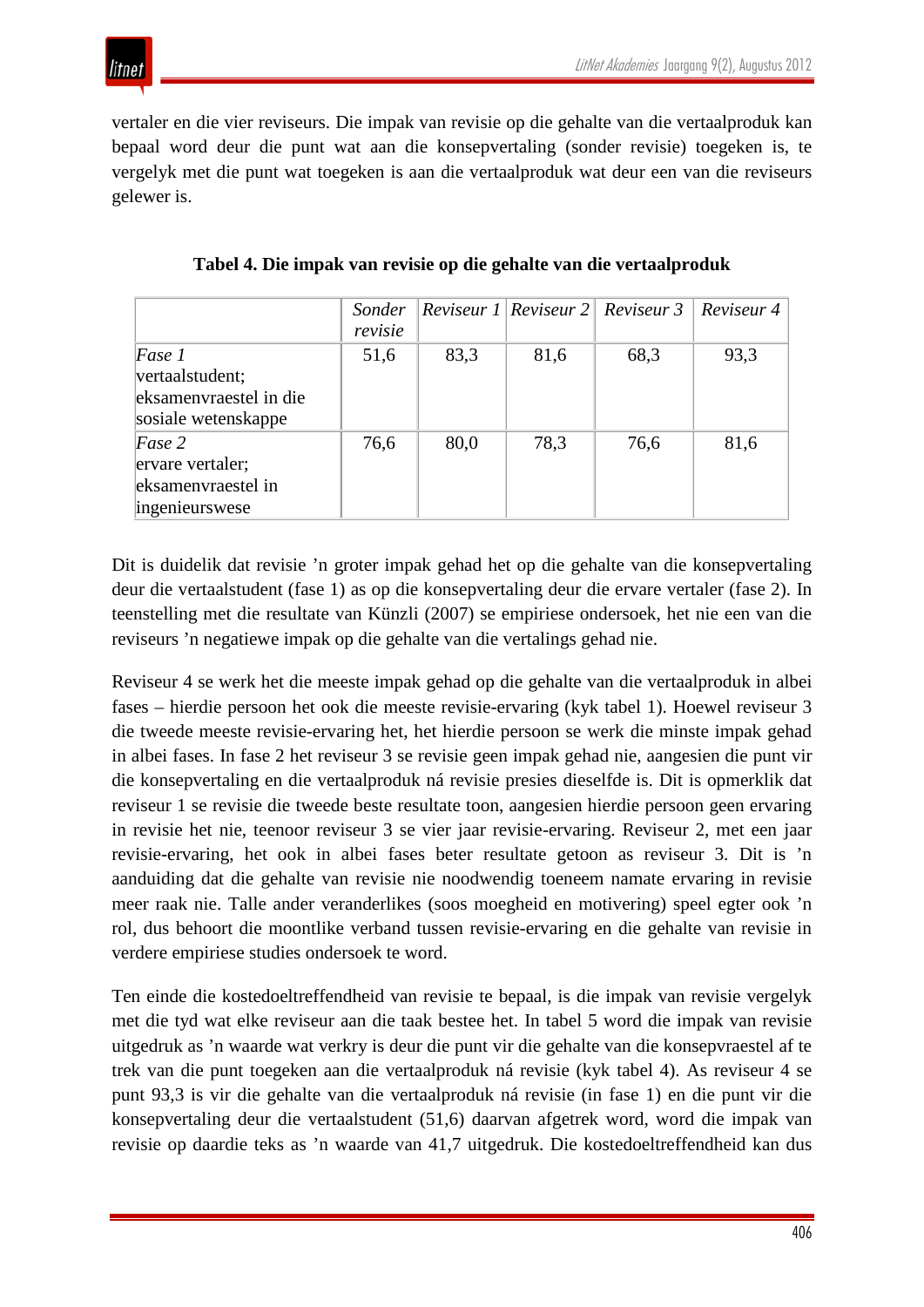

bepaal word deur hierdie waarde te vergelyk met die hoeveelheid tyd (een uur) wat reviseur 4 aan die revisie bestee het. Tabel 5 toon elke reviseur se kostedoeltreffendheid in albei fases.

|                                                                              |           |           |           | <i>Reviseur 1</i>   <i>Reviseur 2</i>   <i>Reviseur 3</i>   <i>Reviseur 4</i> | Gemiddeld |
|------------------------------------------------------------------------------|-----------|-----------|-----------|-------------------------------------------------------------------------------|-----------|
| Fase 1<br>vertaalstudent;<br>sosiale wetenskappe<br><i>impak van revisie</i> |           |           |           |                                                                               |           |
| tyd spandeer aan revisie                                                     | 31,7      | 30,0      | 16,7      | 41,7                                                                          | 30,0      |
|                                                                              | $1,5$ uur | $1,5$ uur | $0,7$ uur | 1 uur                                                                         | $1,2$ uur |
| Fase 2<br>ervare vertaler;<br>ingenieurswese<br><i>impak van revisie</i>     |           |           |           |                                                                               |           |
| tyd spandeer aan revisie                                                     | 3,4       | 1,7       | 0.0       | 5,0                                                                           | 2,5       |
|                                                                              | $2$ uur   | 1 uur     | 1 uur     | $2$ uur $\overline{ }$                                                        | $1,5$ uur |

#### **Tabel 5. Kostedoeltreffendheid van revisie**

Hoewel die gemiddelde tyd wat in fase 1 aan revisie spandeer is, minder is as in fase 2, is die impak van revisie op fase 1 se konsepvertaling veel groter as dié in fase 2. Een rede hiervoor is die swakker gehalte van die vertaalstudent se vertaling: 'n punt van 51,6 is aan die vertaalstudent se konsepvertaling toegeken, teenoor 76,6 aan die ervare vertaler s'n (kyk tabel 4). Aangesien die vertaalstudent se konsepvertaling meer foute bevat as dié van die ervare vertaler, kon die reviseurs meer veranderinge aanbring om die gehalte van die vertaalstudent se vertaling te verbeter.

Nog 'n moontlike rede is dat die ingenieurswese-vraestel in fase 2 meer terminologie bevat as die sosialewetenskappe-vraestel in fase 1 en dat die reviseurs dus meer tyd daaraan spandeer het om die terminologie na te vors. Die reviseurs het nie geweet wie die dokumente vertaal het nie. As hulle wel hierdie inligting gehad het, sou hulle heel moontlik minder tyd aan die terminologie in die ingenieurswese-vraestel spandeer het, aangesien die vertaling gedoen is deur een van die beste vertalers verbonde aan die vertaalkantoor. Künzli (2006:209) noem ook dat dit reviseurs help om te weet dat hulle die vertaler kan vertrou om akkurate navorsing te doen. 'n Toepassing hiervan in die vertaalpraktyk is dat dit belangrik is dat die vertaler kommentaarblokkies invoeg, veral ten opsigte van terminologie (bv. watter bron die vertaler gebruik het), sodat die reviseur nie die terme weer 'n keer hoef na te vors nie.

Dit is duidelik dat revisie in fase 1 meer kostedoeltreffend was. Die vraag kan selfs gevra word of dit die moeite werd is om revisie te doen wanneer die vertaling, soos in fase 2, deur 'n ervare vertaler gedoen is. Die besluit moet dus geneem word of die vertaalkantoor hierdie risiko kan loop, want selfs die beste vertalers maak soms foute wat dan ongesiens sal verbygaan. Verder bevestig die inligting in tabel 5 Mossop se waarskuwing dat tyd wat aan revisie bestee word, op sigself nie veel beteken nie (2007b:121), met ander woorde dat die gehalte van die vertaalproduk nie noodwendig beter is as daar meer tyd aan revisie bestee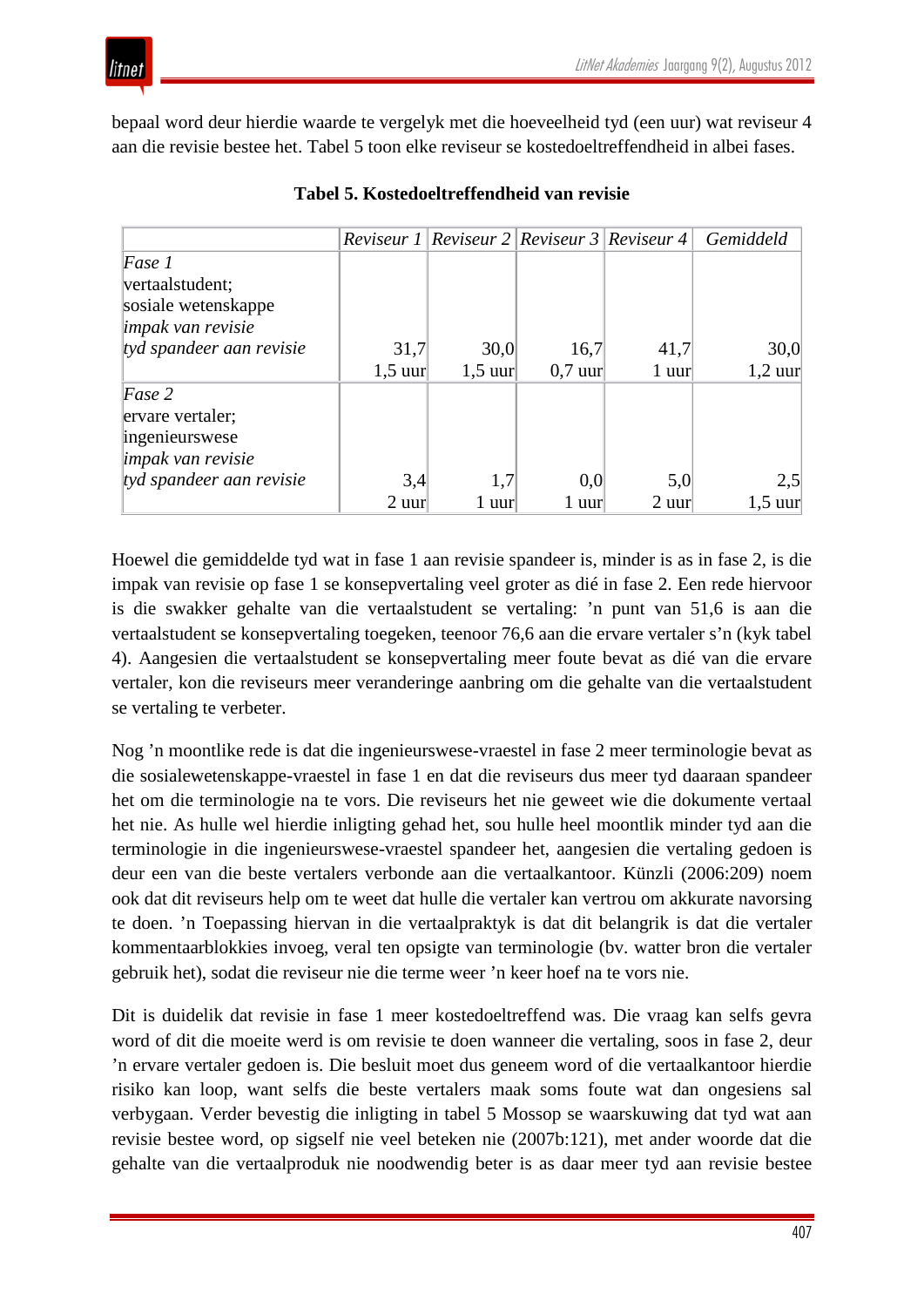word nie. Dit is 'n vraagstuk in navorsing oor revisie; ook Künzli (2007) se resultate het dit as 'n probleem uitgewys (kyk afdeling 2.2).

Een oplossing vir hierdie probleem is om baie duidelike riglyne ten opsigte van revisiemetodes te verskaf en nie net aan te neem dat 'n goeie vertaler ook 'n goeie reviseur sal wees nie. Enkele moontlikhede vir verdere studie word in die volgende afdeling genoem.

## **6. Gevolgtrekking**

In hierdie artikel is verskillende definisies vir die konsep *revisie* gegee, asook verskeie terme wat daarvoor gebruik word. Na aanleiding hiervan is die gebruik van die term *revisie* in hierdie studie gespesifiseer as die prosedure wat gevolg word wanneer 'n tweede vertaler 'n konsepvertaling deur 'n eerste vertaler nagaan ten einde foute uit te skakel en die gehalte van die vertaling te verbeter. *Revisie* is onderskei van *redigering* deurdat *revisie* op 'n vertaalde dokument toegepas word, en *redigering* op 'n dokument wat nie vertaal is nie. Empiriese studies wat in België en Swede oor die gehalte van revisie uitgevoer is, is kortliks beskryf. In hierdie studies is belangrike kwessies uitgelig, soos dat reviseurs nie noodwendig al die foute in 'n teks raaksien nie en dat hulle onnodige veranderinge kan maak en selfs foute kan invoeg. Teen hierdie agtergrond is die probleem geopper dat, terwyl die vertaalkantoor hulpbronne aan revisie bestee, die impak van revisie op die gehalte van die vertaalproduk nog nie gemeet is nie.

Ten einde die impak van revisie en die kostedoeltreffendheid daarvan te bepaal, is 'n loodsstudie in Suid-Afrika uitgevoer waar die werk van vier reviseurs in twee verskillende situasies geassesseer is. Die resultate toon dat revisie veel minder impak het op 'n vertaling deur 'n ervare vertaler as op 'n vertaling deur 'n vertaalstudent, en dat die vraag selfs gevra kan word of dit nodig is om 'n ervare vertaler se werk na te gaan. Verder is daar nie 'n direkte verband tussen ervaring as reviseur en die gehalte van revisie gevind nie – navorsing oor die vaardighede wat suksesvolle revisie verg, is dus nodig. Die resultate toon ook dat daar nie 'n direkte verband is tussen die gehalte van revisie en die hoeveelheid tyd wat daaraan spandeer word nie. Dit bevestig wat in vorige empiriese studies bevind is (kyk afdeling 2.2) en beklemtoon dat duideliker riglyne vir revisie geformuleer moet word. Hiermee saam behoort empiriese studies oor die sukses van verskillende revisiemetodes deel van moontlike verdere navorsing uit te maak.

Hierdie loodsstudie het op die assessering van die vertaalproduk op tekstuele vlak gefokus. 'n Ontleding van die veranderinge wat die reviseurs aangebring het en foute wat hulle oorgesien het, kan gedoen word om spesifieke probleme te ondersoek wat reviseurs ondervind ten einde riglyne oor revisie te verfyn. Die resultate van hierdie en vorige empiriese studies toon verder dat revisie, selfs deur 'n persoon met jare se revisie-ervaring, nie noodwendig 'n bevredigende impak op die gehalte van die vertaalproduk het nie, en dat die vertaalpraktyk sal baat by navorsing oor hoe om revisie met meer sukses uit te voer.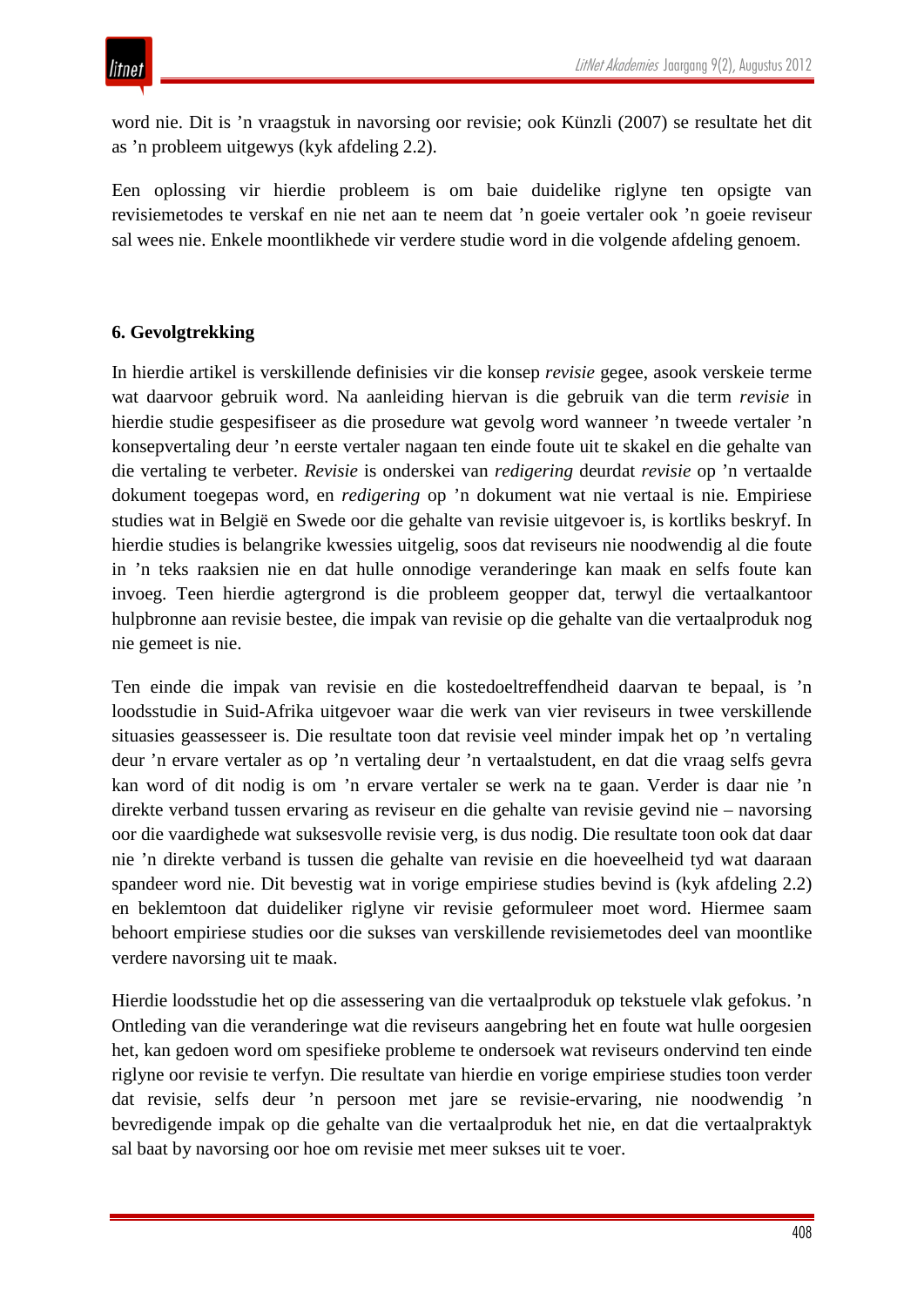

### **Bibliografie**

Arthern, P. 1983. Judging the quality of revision. *Lebende Sprachen*, 28(2):53–7.

Asadi, P. en C. Séguinot. 2005. Shortcuts, strategies and general patterns in a process study of nine professionals. *Meta: Translators' Journal*, 50(2):522–47.

Baker, M. en G. Saldanha (reds.). 2009. *Routledge encyclopedia of Translation Studies.* 2de uitgawe. Londen: Routledge.

Beukes, A. en M. Pienaar. 2010. *Veeltalige vertaalterminologie.* Pretoria: Van Schaik.

Biel, Ł. 2011. Training translators or translation service providers? EN 15038:2006 standard of translation services and its training implications. *The Journal of Specialised Translation*, 16:61–76.

Boulogne, P. (red.). 2008. *Translation and its others.* Selected papers of the CETRA research seminar in Translation Studies 2007. http://www.kuleuven.be/cetra/papers/Papers2007/Robert.pdf (31 Julie 2010 geraadpleeg).

Breedveld, H. en H. van den Bergh. 2002. Revisie in vertaling: wanneer en wat. *Linguistica Antverpiensia*: New Series, 1:327–45.

Brunette, L. 2000. Towards a terminology for translation quality assessment: A comparison of translation quality assessment practices. *The Translator*, 6(2):169–82.

Brunette, L. en P. Horguelin. 1998. *Pratique de la révision.* Brossard (Québec): Linguatech.

CEN (European Committee for Standardization). 2006. *NBN EN 15038 (E): Translation services – Service requirements.* Brussels: Belgisch Instituut voor Normalisatie.

—. 2009. Members. http://www.cen.eu/cen/Members/Pages/default.aspx (12 Januarie 2012 geraadpleeg).

Chesterman, A. en E. Wagner. 2002. *Can theory help translators? A dialogue between the ivory tower and the wordface.* Manchester: St Jerome.

Colina, S. 2008. Translation quality evaluation: Empirical evidence for a functionalist approach. *The Translator,* 14(1):97–134.

—. 2009. Further evidence for a functionalist approach to translation quality evaluation. *Target,* 21(2):235–64.

Delisle, J., H. Lee-Jahnke en M. Cormier (reds.). 1999. *Translation terminology.* Amsterdam: John Benjamins.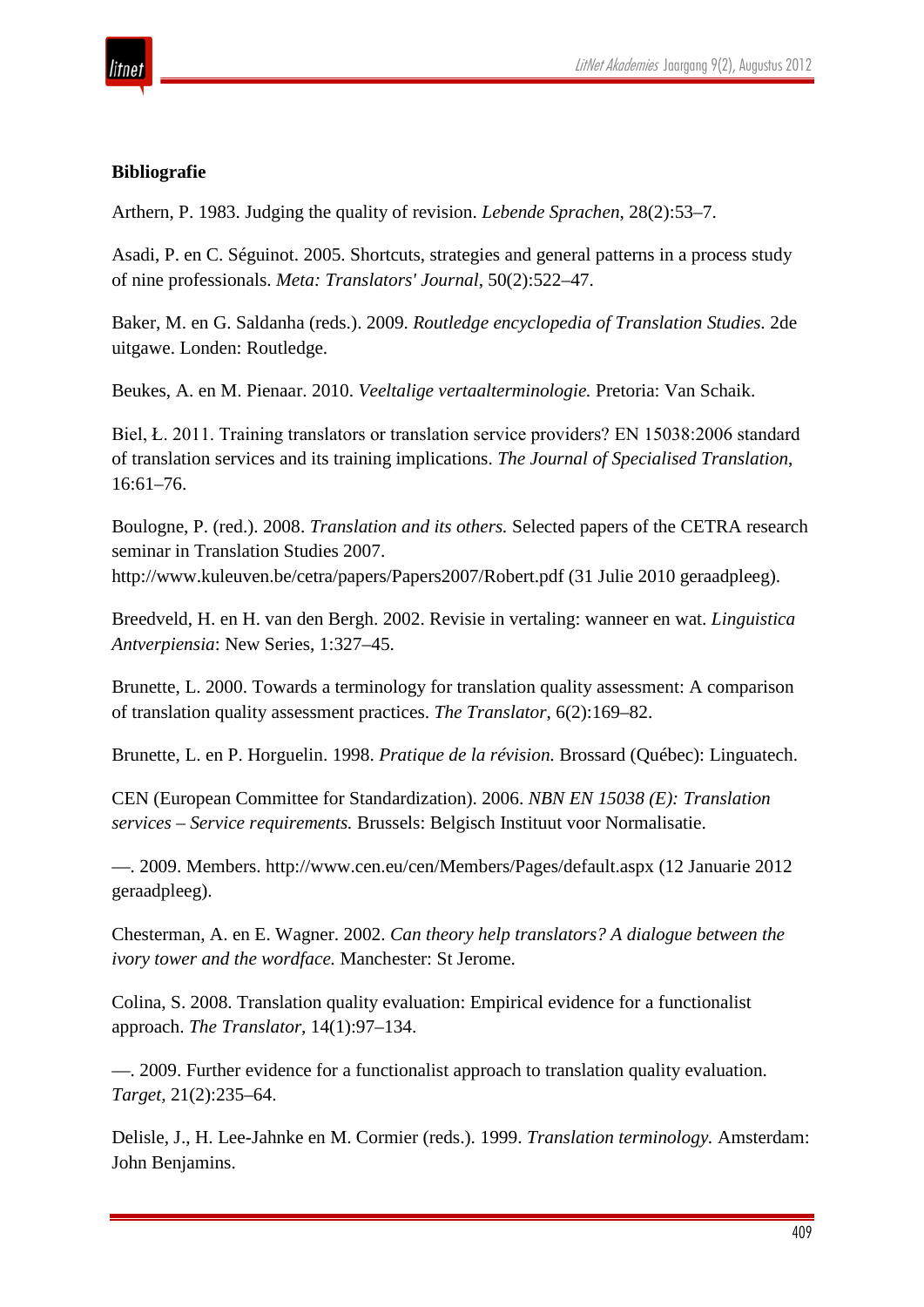## itnet

Gambier, Y., M. Shlesinger en R. Stolze (reds.). 2007. *Doubts and directions in Translation Studies.* Amsterdam: John Benjamins.

Gambier, Y. en L. van Doorslaer (reds.). 2007. The metalanguage of translation. Spesiale uitgawe van *Target*, 19(2). Amsterdam: John Benjamins.

Gotti, M. en S. Šarčević (reds.). 2006. *Insights into specialized translation.* Bern en Frankfurt: Peter Lang.

Graham, J. 1989. Checking, revision and editing. In Picken (red.) 1989.

Holmes, J. 1988. The name and nature of Translation Studies. In Venuti (red.) 2004.

IAMLADP (Inter-Agency Meeting on Language Arrangements, Documentation and Publications). 2004. Report: Task force on the quality management approach. http://www.uncti.net/pages/essays/quality\_mngt.pdf (24 April 2007 geraadpleeg).

Künzli, A. 2006. Translation revision: A study of the performance of ten professional translators revising a technical text. In Gotti en Šarčević (reds.) 2006.

—. 2007. Translation revision. A study of the performance of ten professional translators revising a legal text. In Gambier, Shlesinger en Stolze (reds.) 2007.

Lorenzo, M. 2002. Competencia revisora y traducción inversa. *Cadernos de Tradução*, 10:133–66.

Mossop, B. 2007a. Empirical studies of revision: What we know and need to know. *The Journal of Specialised Translation*, 8:5–20.

—. 2007b. *Revising and editing for translators.* 2de uitgawe. Manchester: St Jerome.

Munday, J. 2008. *Introducing Translation Studies: Theories and applications.* 2de uitgawe. Londen: Routledge.

Nord, C. 1997. A functional typology of translations. In Trosborg (red.) 1997.

—. 2002. Manipulation and loyalty in functional translation. *Current Writing,* 4(2):32–44.

—. 2005. *Text analysis in translation: Theory, methodology, and didactic application of a model for translation-oriented text analysis.* 2de uitgawe. Amsterdam: Rodopi.

Odendal, F. en R. Gouws (reds.). 2005. *Verklarende handwoordeboek van die Afrikaanse taal.* 5de uitgawe. Kaapstad: Maskew Miller Longman.

Picken, C. (red.). *The translator's handbook.* Londen: Aslib.

Robert, I. 2008. Translation revision procedures: An explorative study. In Boulogne (red.) 2008.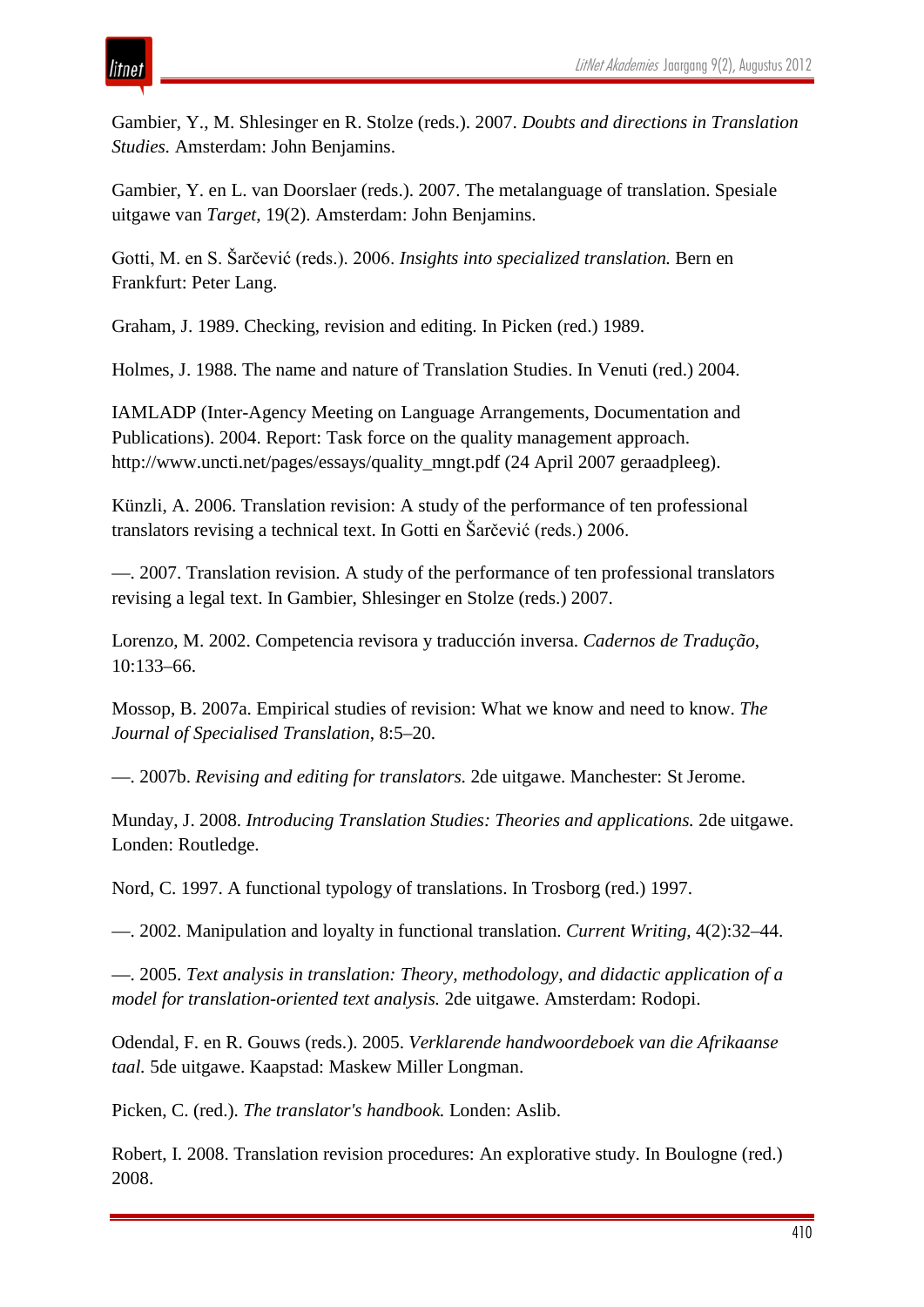Shih, C. 2006. Revision from translators' point of view: An interview study. *Target*, 18(2):295–312.

Trosborg, A. (red.). 1997. *Text typology and translation.* Amsterdam: John Benjamins.

Venuti, L. (red.). 2004. *The Translation Studies reader.* 2de uitgawe. Londen: Routledge.

## **Eindnotas**

 $<sup>1</sup>$  Hierdie artikel is gebaseer op my tans onvoltooide PhD-studie onder leiding van prof. Ilse</sup> Feinauer, verbonde aan die Universiteit Stellenbosch se Departement Afrikaans en Nederlands. Die studie handel oor die gehalteversekering van vertaalde studiemateriaal in 'n hoëronderwysomgewing.

<sup>2</sup> Volgens *Translation terminology*, die Internasionale Federasie van Vertalers (FIT) se viertalige woordelys (Delisle, Lee-Jahnke en Cormier 1999:71), is terme wat vir revisie gebruik word, *revision* (Engels), *révision* (Frans), *revisión* (Spaans) en *Revision* (Duits). In die Afrikaanse vertaling van hierdie woordelys (Beukes en Pienaar 2010:146) word die Nederlandse term aangegee as *revisie*, en die Afrikaanse term as *hersiening*. Die woord *hersiening* word egter ook in ander kontekste gebruik, soos in skole (en universiteite) waar leerders die semester of die jaar se werk hersien, en in uitsprake van 'n laer hof wat hersien word om die korrektheid daarvan te bepaal (Odendal en Gouws 2005:394). Ek gebruik dus *revisie* as Afrikaanse vakterm ten einde moontlike verwarring te voorkom.

<sup>3</sup> Daar is net twee handboeke oor revisie, naamlik Mossop (2007) se *Revising and editing for translators* en die Franse handboek *Pratique de la révision* deur Brunette en Horguelin (1998).

<sup>4</sup> Hierdie bron gebruik die spitshakies as kruisverwysings na ander terme wat ook in die terminologielys opgeneem is.

<sup>5</sup> Die fokus van hierdie loodsstudie en artikel is dus op wat Mossop *other-revision* (anderrevisie) noem (2007a:6) en nie op selfrevisie nie. Empiriese studies wat oor selfrevisie gedoen is, sluit in Shih (2006), Asadi en Séguinot (2005) en Breedveld en Van den Bergh (2002).

<sup>6</sup> Vir die doel van hierdie artikel word die term *ervare vertalers* gebruik vir vertalers wat minstens vyf jaar vertaalervaring het. Professionele reviseurs is vertalers wie se hooftaak dit is om ander se vertalings na te gaan.

<sup>7</sup> Revisie word ook as 'n leeraktiwiteit in die opleiding van vertalers gebruik sodat die studente foute in hulle eie vertalings kan ontdek en kan bepaal waarom hulle hierdie foute gemaak het (Delisle e.a. 1999:175). Kyk ook Lorenzo (2002) in Künzli (2007:116–7), wat die gehalte van vertaalstudente se revisie bestudeer het. Die fokus van hierdie artikel is nie op